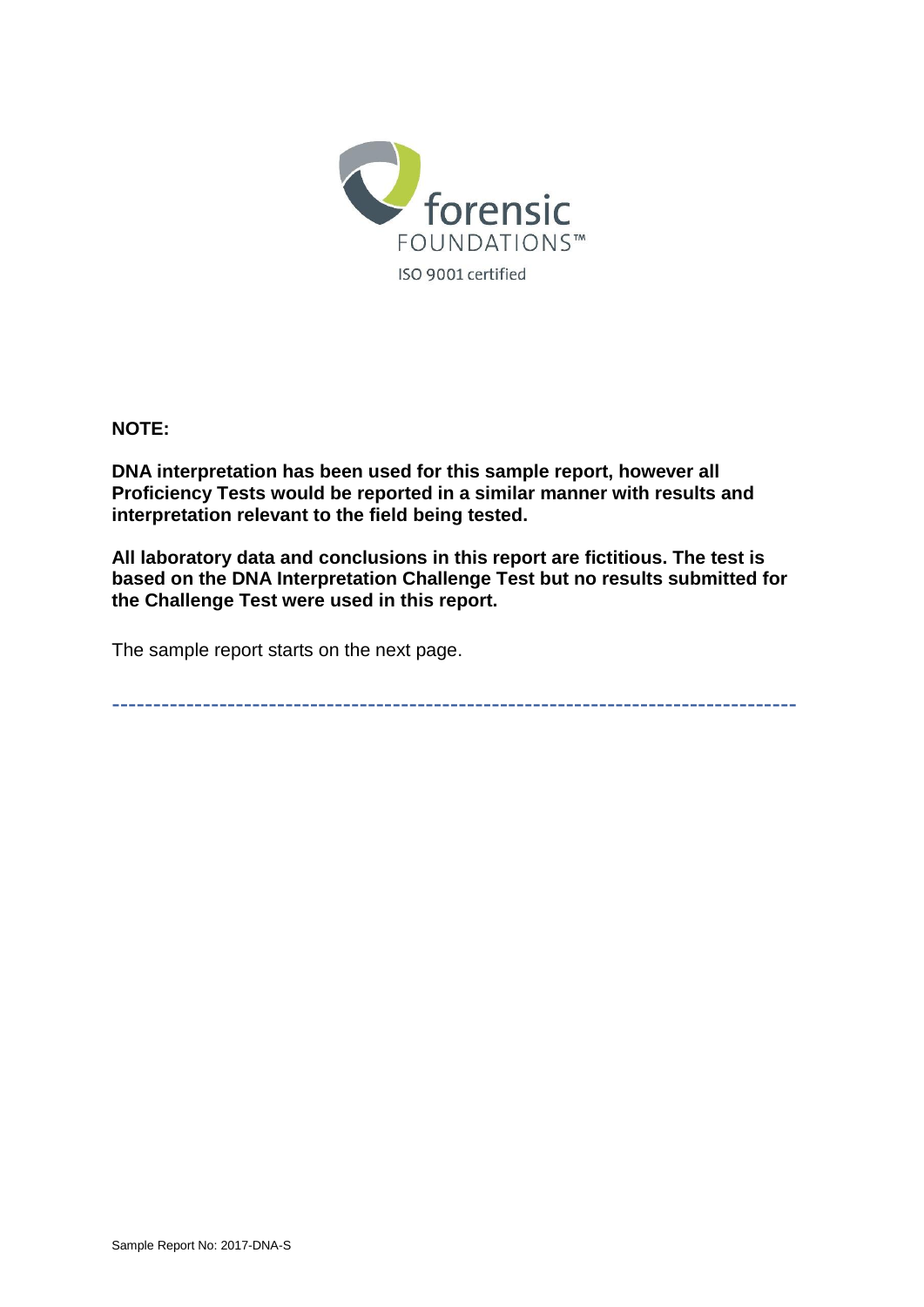

# **Sample Report (2017)**

# **Proficiencytesting@forensicfoundations**

# **DNA Interpretation S/2017**

| Suite 10/12 Maroondah Hwy, Ringwood, VIC, 3134 | Office: 03 9018 8919 |
|------------------------------------------------|----------------------|
| PO Box 2279, Ringwood North VIC 3134           | Mobile: 0429 966 012 |
| guality@forensicfoundations.com.au             | ABN 23 839 112 155   |
| www.forensicfoundations.com.au                 | ACN 130 236 618      |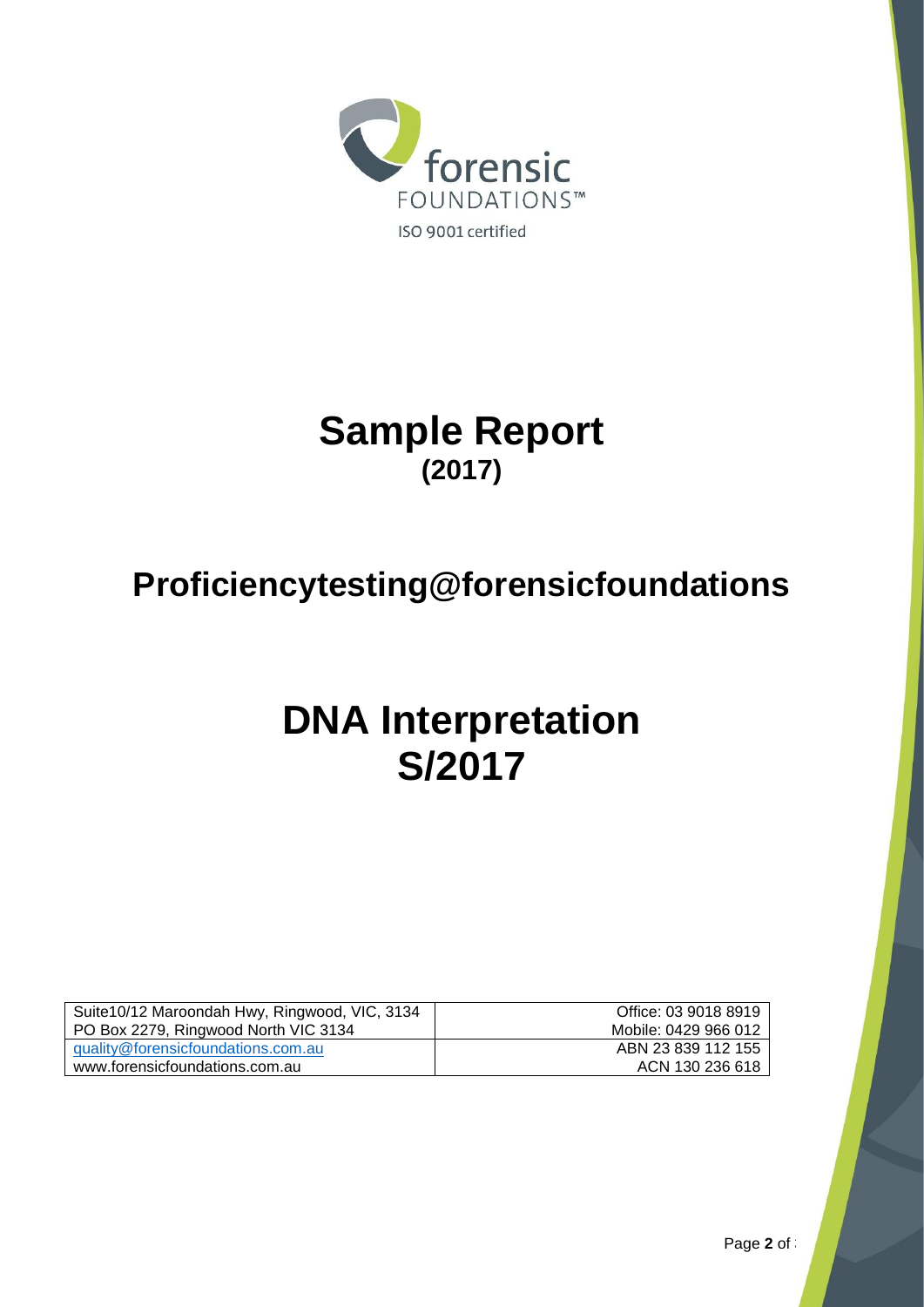# Contents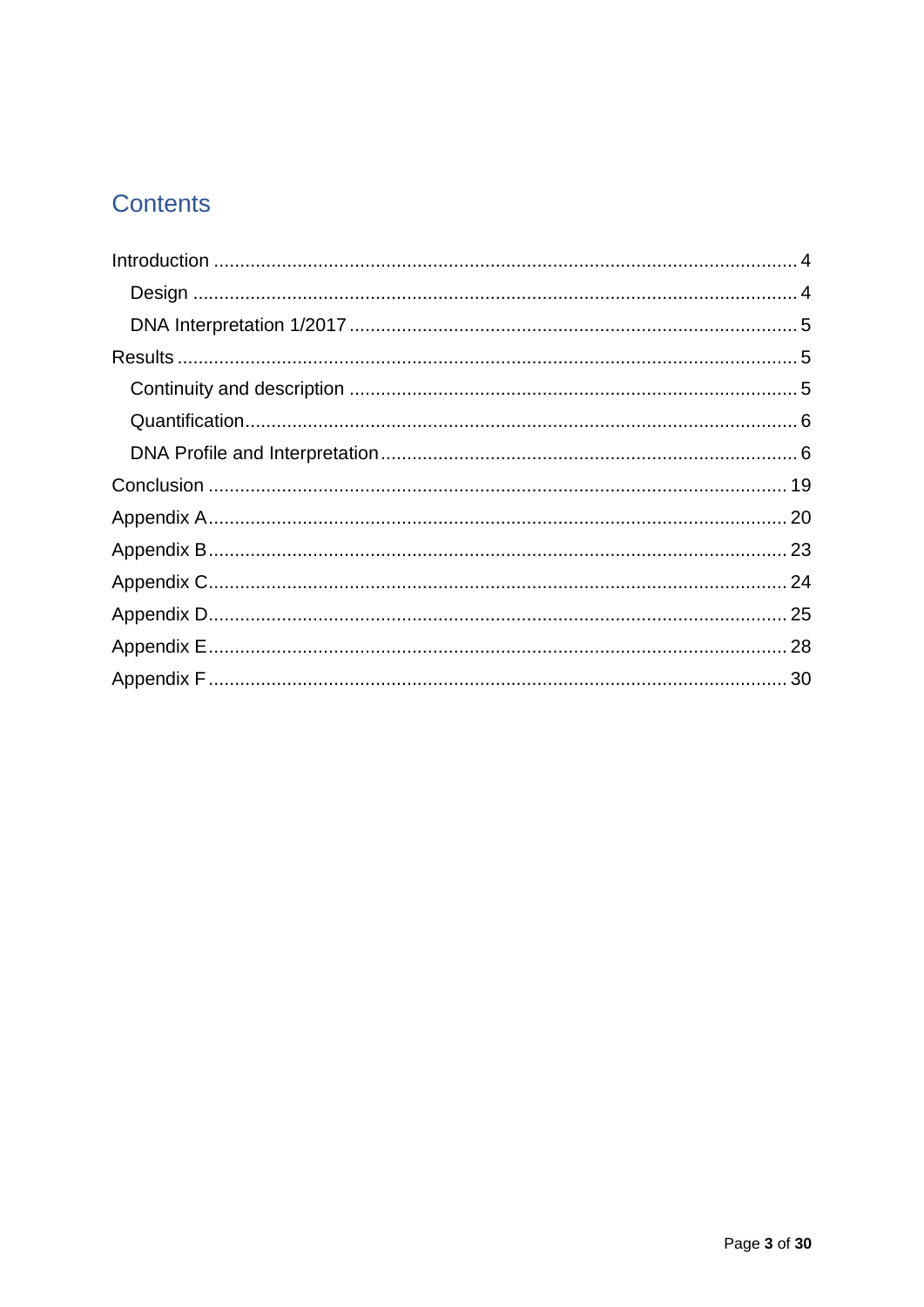### <span id="page-3-0"></span>**Introduction**

### <span id="page-3-1"></span>**Design**

Forensic Foundations' Proficiency Tests are designed to address the following issues:

- Relevance to forensic science laboratories;
- Limitation of any potential contextual information;
- Knowledge of the 'ground truth' of the samples;
- Importance of consistency between tests; and
- Cost affordability for the laboratories.

An additional feature of the Forensic Foundations' Proficiency Tests is that they test the end-to-end forensic examination process. The AS 5388 Forensic Analysis series of Standards describes the forensic examination process from collection to reporting. The following figure<sup>1</sup> illustrates the inter-relatedness of all steps in this process and was used as the basis of the Standards' development. The figure is also used as the basis of the development of the Forensic Foundations' Proficiency Tests. Thus, all Forensic Foundations' Proficiency Tests commence with item collection and/or receipt and all the subsequent examination / analysis steps, culminating in the reporting, thus reflecting actual forensic casework. NATA states 'PT samples/items should be handled in the same way as routine casework as far as practicable. The facility's routine test procedures must be used.<sup>'2</sup>



All Forensic Foundations' Proficiency Tests are ISO 17043 compliant. These requirements include a mechanism for participating laboratories to request a review and/or appeal the evaluation of their performance. Requests should be addressed to the Quality Manager, Forensic Foundations.

Reports of Proficiency Tests will be made publicly available by Forensic Foundations. Participating laboratories may use the report as outlined in their respective laboratory policies.

1

<sup>1</sup> James Robertson, Karl Kent & Linzi Wilson-Wilde (2013) The Development of a Core Forensic Standards Framework for Australia, Forensic Science Policy & Management: An International Journal, 4:3-4, 59-67

<sup>2</sup> NATA (2015) Forensic Science ISO/IEC 17025 Application Document.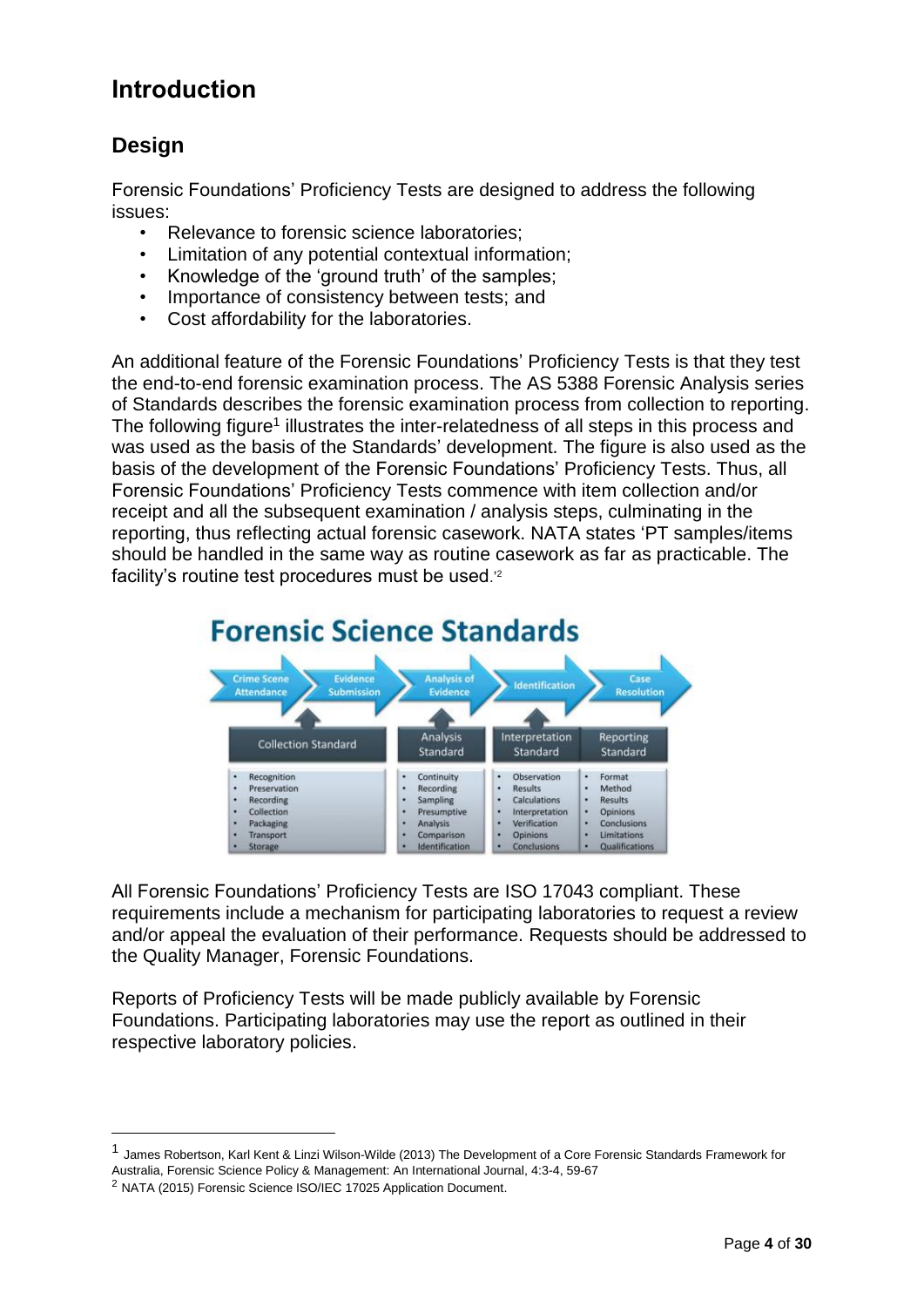### <span id="page-4-0"></span>**DNA Interpretation 1/2017**

This Proficiency Test was developed by Forensic Foundations and the results have been fabricated by Forensic Foundations. The manufacture, distribution, assessment and reporting of this test has been provided as an example of how the submitted test results would be recorded and interpreted.

In addition to testing generic issues such as receipt, triage, continuity of items for examination in this test; the aim of this specific Proficiency Test was to compare the proficiency of forensic DNA laboratories to amplify, analyse, interpret, compare and evaluate the profiles of the same set of single-source, mixed and low-level DNA samples, using the laboratories' standard procedures.

In order to remove other sources of uncertainty and variability, the laboratories were not required to carry out the initial steps of a forensic examination (searching, identification of biological material, extraction and quantification of DNA) and were provided with genomic DNA samples. In order to remove any contextual bias in the interpretation, the laboratories were told only that the samples were a reference sample or an unknown sample.

### <span id="page-4-1"></span>**Results**

Four laboratories 'participated' in this Proficiency Test. All laboratories submitted data with respect to the DNA profiles obtained and the subsequent interpretation.

Although data was not requested with respect to quantification, it was apparent that some laboratories undertook quantification of the samples prior to amplification.

### <span id="page-4-2"></span>**Continuity and description**

Laboratory 1 reported that information relating to continuity and description was recorded in the examination notes (although said notes were not submitted).

Laboratory 2 & 4 gave a full description of the packaging and item description:

The samples (both reference & unknown) were received in a sealed 'Security & Transit' bag which had no signature, date or external labelling. Each individual extract was received in an appropriately labelled tube inside two snap sealed bags.

The reference and unknown samples were separated into two bags within the external packaging.

No apparent damage or leakage was noted.

Sample 750. 1x white & yellow labelled tube containing clear liquid

Sample 751. 1x white & orange labelled tube containing clear liquid

Sample 752. 1x white & blue labelled tube containing clear liquid

Sample 753. 1x white & purple labelled tube containing clear liquid

Sample U1. 1x white & yellow labelled tube containing clear liquid

Sample U2. 1x red & white labelled tube containing clear liquid

Sample U3. 1x white & green labelled tube containing clear liquid

The description provided by laboratories 2 & 4 concurs with the packaging, labelling and samples as distributed.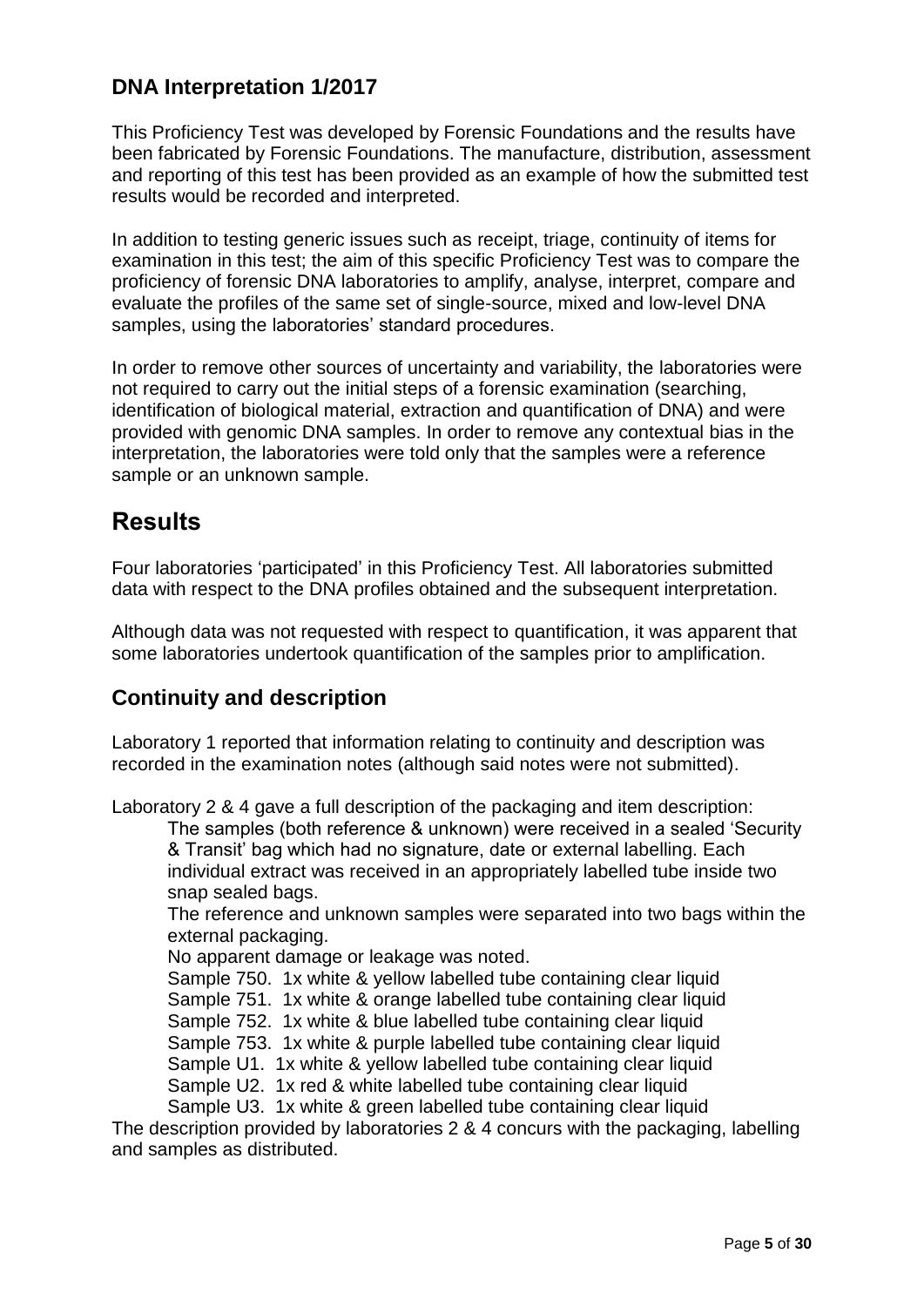Laboratory 3, in addition to the full description given by laboratories 2 & 4 noted that the samples had been delivered at ambient temperature, not on ice.

### <span id="page-5-0"></span>**Quantification**

Laboratories 1 & 3 reported that 'DNA appeared to be markedly degraded' or 'DNA appeared to be degraded'

Laboratory 2 used both Quantifier Human real time PCR and Thermo-Fisher NanoDrop 2000 UV-Vis Spectrophotometer to determine concentrations and obtained levels similar to the manufacturer.

### <span id="page-5-1"></span>**DNA Profile and Interpretation**

All laboratories used the PowerPlex21 amplification and typing kit. 2 laboratories used a results table different from the one provided with the Test. These tables did not contain the full locus designations. Although not usually a problem, this practice could lead to ambiguity if the typing kit is not stated (e.g. D2 could refer to D2S441 or D2S1338, both of which are present in the GlobalFiler kit).

Laboratory 2 used both the PowerPlex21 and GlobalFiler kits.

All laboratories used the terms "NR" or "-" to indicate the presence of an allele, the identity of which could not be confirmed. This terminology was used where single alleles were detected in profiles that they knew or assumed originated from single sources, to indicate possible allele drop-out at one or more loci. (This practice was not followed where single alleles were detected in profiles that indicated the presence of a mixture.)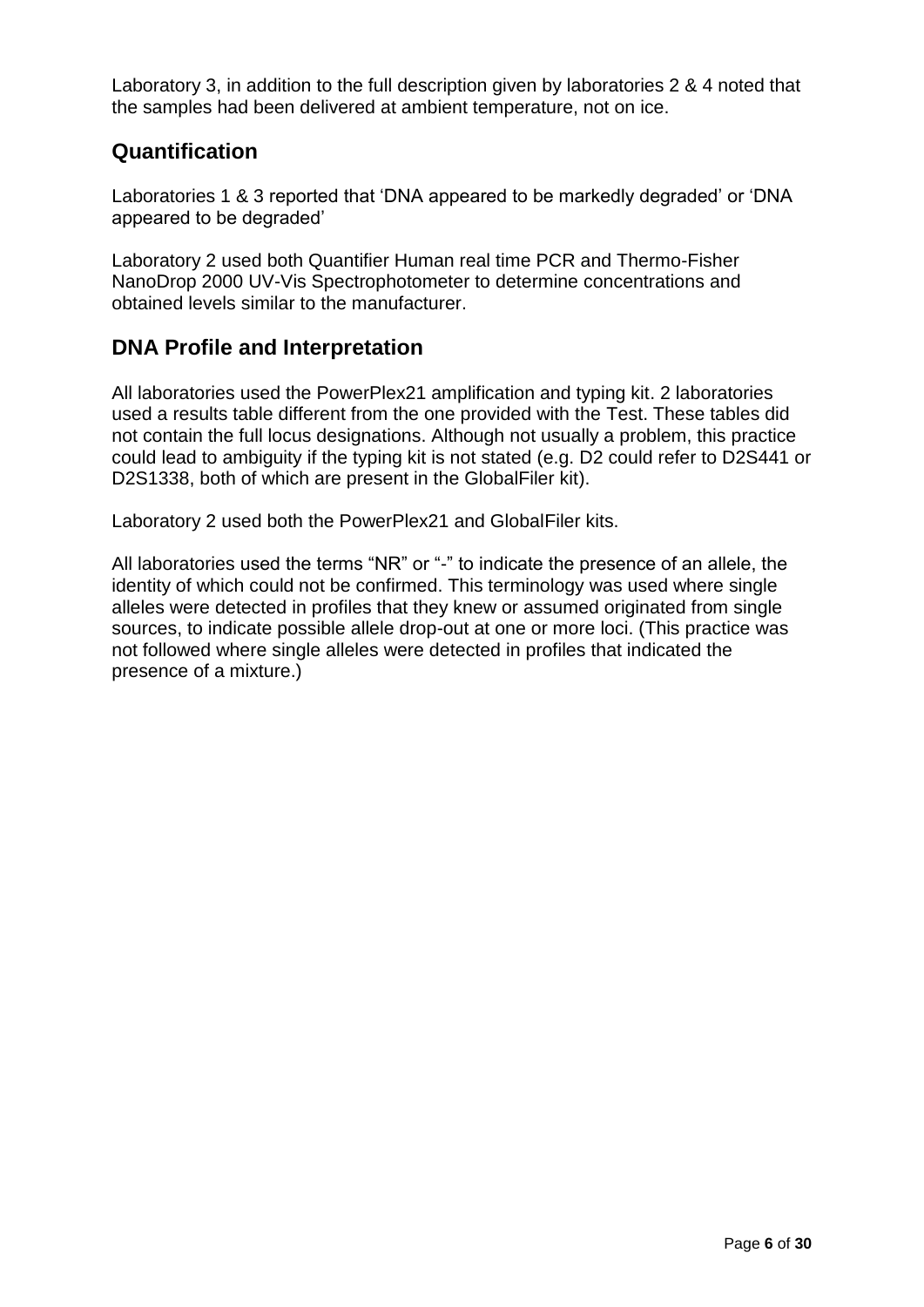| Sample 750    |                              | Lab 1    |                | Lab <sub>2</sub> |                | Lab <sub>3</sub> |         | Lab 4             |
|---------------|------------------------------|----------|----------------|------------------|----------------|------------------|---------|-------------------|
| Locus         | Alleles                      | Comments | Alleles        | Comments         | Alleles        | Comments         | Alleles | Comments          |
| <b>AMEL</b>   | X,Y                          |          | X,Y            |                  | X,Y            |                  | X,Y     |                   |
| CSF1PO        | 13, NR                       |          | 13,13          |                  |                |                  | $13,-$  |                   |
| D1S1656       |                              |          | 13,15          |                  | 13,15          |                  | 13,15   |                   |
| D2S1338       | $\overline{\phantom{0}}$     |          | 24,25          |                  | 24, NR         |                  | 24,25   |                   |
| D2S441        |                              |          | 10,14          |                  |                |                  |         |                   |
| D3S1358       | $\overline{\phantom{0}}$     |          | 14,18          |                  | <b>14, NR</b>  |                  | 14,18   |                   |
| D5S818        | $\overline{\phantom{0}}$     |          | 11,12          |                  | 11,12          |                  | 11,12   |                   |
| D6S1043       | $\qquad \qquad \blacksquare$ |          | 11,18          |                  |                |                  | 11,18   |                   |
| D7S820        |                              |          | 8,11           |                  |                |                  | 8,11    |                   |
| D8S1179       | 11,15                        |          | 11,15          |                  | 11,15          |                  | 11,15   |                   |
| D10S1248      |                              |          | 13,15          |                  |                |                  |         |                   |
| D12S391       | 21, NR                       |          | 17,21          |                  | 17,21          |                  | 17,21   |                   |
| D13S317       |                              |          | 11,13          |                  | 13, NR         |                  | $13, -$ |                   |
| D16S539       | 12, 13                       |          | 12,13          |                  | 12,13          |                  | 12,13   |                   |
| D18S51        | 15,17                        |          | 15,17          |                  | 15,17          |                  | 15,17   |                   |
| D19S433       |                              |          | 13,15          |                  | 13,15          |                  | 13,15   | Peak<br>imbalance |
| D21S11        | 27, NR                       |          | 27,28          |                  |                |                  | 27,28   |                   |
| D22S1045      |                              |          | 11,17          |                  |                |                  |         |                   |
| <b>DYS391</b> |                              |          | 11             |                  |                |                  |         |                   |
| <b>FGA</b>    | 24, NR                       |          | 19,24          |                  | 19,24          |                  | 19,24   |                   |
| Penta D       | $\qquad \qquad \blacksquare$ |          | 9,12           |                  | $\sim$         |                  | 9,12    |                   |
| Penta E       | $\overline{a}$               |          | 13,15          |                  | 13, NR         |                  | 13,15   |                   |
| <b>SE33</b>   |                              |          | 17,29.2        |                  |                |                  |         |                   |
| <b>TH01</b>   | 6,6                          |          | 6,6            |                  | 6,6            |                  | 6,6     |                   |
| <b>TPOX</b>   | $\overline{\phantom{0}}$     |          | 11,11          |                  | $\blacksquare$ |                  | 11,11   |                   |
| <b>vWA</b>    | 18, NR                       |          | 17,18          |                  | <b>17, NR</b>  |                  | 17,18   |                   |
| Yindel        |                              |          | $\overline{2}$ |                  |                |                  |         |                   |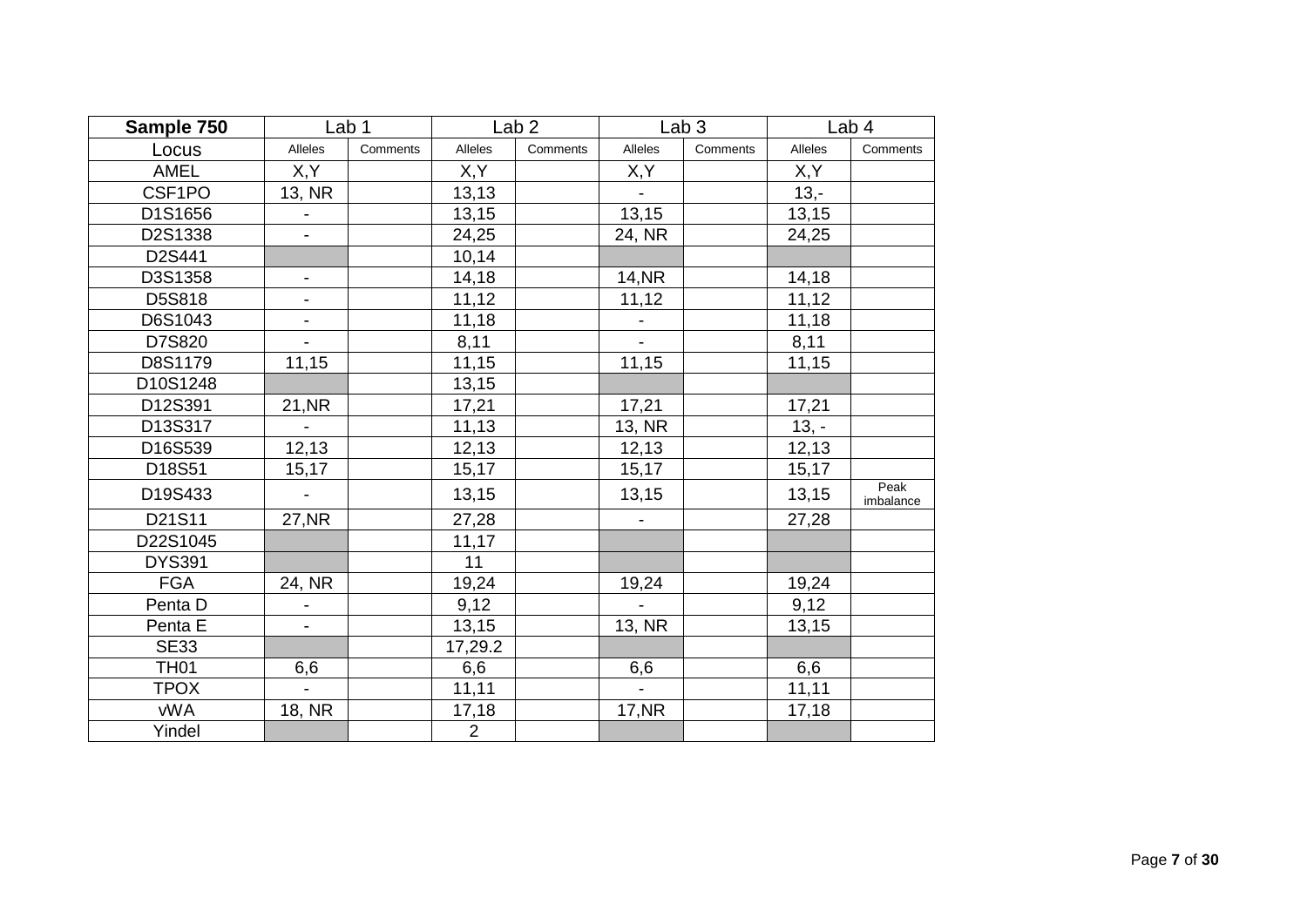| Sample 751    | Lab <sub>1</sub>         |          | Lab <sub>2</sub> |          |                | Lab <sub>3</sub> |                | Lab 4    |
|---------------|--------------------------|----------|------------------|----------|----------------|------------------|----------------|----------|
| Locus         | <b>Alleles</b>           | Comments | <b>Alleles</b>   | Comments | <b>Alleles</b> | Comments         | <b>Alleles</b> | Comments |
| <b>AMEL</b>   | X, Y                     |          | X, Y             |          | <u>X, Y</u>    |                  | X, Y           |          |
| CSF1PO        |                          |          | 11,13            |          |                |                  | 11,13          |          |
| D1S1656       | $\blacksquare$           |          | 12,15            |          | 12, NR         |                  | 12,15          |          |
| D2S1338       | $\overline{\phantom{a}}$ |          | 24,25            |          | 24, NR         |                  | 24,25          |          |
| D2S441        |                          |          | 14,14            |          |                |                  |                |          |
| D3S1358       | 15, NR                   |          | 15,16            |          | 15,16          |                  | 15,16          |          |
| D5S818        | 11, NR                   |          | 11,12            |          | 11, NR         |                  | 11,12          |          |
| D6S1043       |                          |          | 11,18            |          | 18, NR         |                  | 11,18          |          |
| D7S820        |                          |          | 8,11             |          | 11, NR         |                  | 8,11           |          |
| D8S1179       | 13,14                    |          | 13,14            |          | 13,14          |                  | 13,14          |          |
| D10S1248      |                          |          | 14,15            |          |                |                  |                |          |
| D12S391       | 19,22                    |          | 19,22            |          | 19,22          |                  | 19,22          |          |
| D13S317       |                          |          | 8,11             |          | 8,11           |                  | 8,11           |          |
| D16S539       | 9,13                     |          | 9,13             |          | 9,13           |                  | 9,13           |          |
| D18S51        | $\blacksquare$           |          | 15,19            |          | 15, NR         |                  | 15,19          |          |
| D19S433       | 13,15                    |          | 13,15            |          | 13,15          |                  | 13,15          |          |
| D21S11        | 28.3, NR                 |          | 28.3,32.2        |          | 28, NR         |                  | 28,32.2        |          |
| D22S1045      |                          |          | 16,18            |          |                |                  |                |          |
| <b>DYS391</b> |                          |          | 11               |          |                |                  |                |          |
| <b>FGA</b>    | 23, NR                   |          | 23,23            |          | 23, NR         |                  | 23,23          |          |
| Penta D       |                          |          | 9,13             |          |                |                  | 9,13           |          |
| Penta E       |                          |          | 12,18            |          | 12, NR         |                  | 12,18          |          |
| <b>SE33</b>   |                          |          | 15.2,25.2        |          |                |                  |                |          |
| <b>TH01</b>   | 7,9.3                    |          | 7,9.3            |          | 7,9.3          |                  | 7,9.3          |          |
| <b>TPOX</b>   |                          |          | 11,11            |          | 11, NR         |                  | 11,11          |          |
| <b>vWA</b>    | 15, NR                   |          | 15,17            |          | 15, NR         |                  | 15, 17         |          |
| Yindel        |                          |          | $\overline{2}$   |          |                |                  |                |          |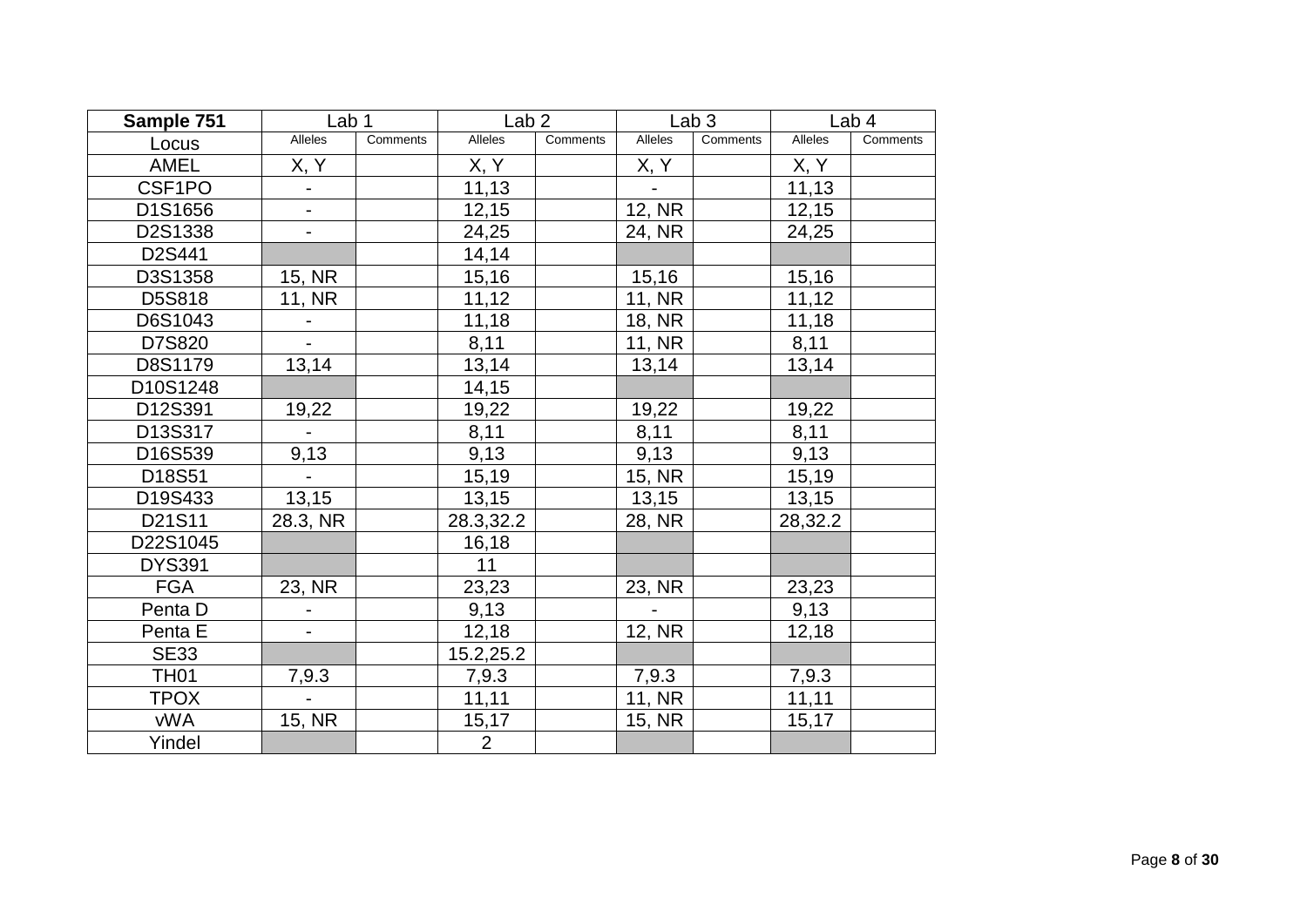| Sample 752    | Lab <sub>1</sub> |          |                | Lab <sub>2</sub> |         | Lab <sub>3</sub> |                | Lab 4    |
|---------------|------------------|----------|----------------|------------------|---------|------------------|----------------|----------|
| Locus         | Alleles          | Comments | <b>Alleles</b> | Comments         | Alleles | Comments         | <b>Alleles</b> | Comments |
| <b>AMEL</b>   | X, Y             |          | X, Y           |                  | X, Y    |                  | X, Y           |          |
| CSF1PO        | 10, 12           |          | 10, 12         |                  | 10, 12  |                  | 10,12          |          |
| D1S1656       | 11,17.3          |          | 11,17.3        |                  | 11,17.3 |                  | 11,17.3        |          |
| D2S1338       | 23,26            |          | 23,26          |                  | 23,26   |                  | 23,26          |          |
| D2S441        |                  |          | 10,10          |                  |         |                  |                |          |
| D3S1358       | 15,18            |          | 15,18          |                  | 15,18   |                  | 15,18          |          |
| D5S818        | 11,12            |          | 11,12          |                  | 11,12   |                  | 11,12          |          |
| D6S1043       | 11,12            |          | 11,12          |                  | 11,12   |                  | 11,12          |          |
| D7S820        | 9,11             |          | 9,11           |                  | 9,11    |                  | 9,11           |          |
| D8S1179       | 10, 12           |          | 10,12          |                  | 10,12   |                  | 10, 12         |          |
| D10S1248      |                  |          | 14,16          |                  |         |                  |                |          |
| D12S391       | 18,23            |          | 18,23          |                  | 18,23   |                  | 18,23          |          |
| D13S317       | 11,11            |          | 11,11          |                  | 11,11   |                  | 11,11          |          |
| D16S539       | 11,13            |          | 11,13          |                  | 11,13   |                  | 11,13          |          |
| D18S51        | 13,13            |          | 13,13          |                  | 13,13   |                  | 13,13          |          |
| D19S433       | 15, 15           |          | 15, 15         |                  | 15, 15  |                  | 15, 15         |          |
| D21S11        | 28,31.2          |          | 28,31.2        |                  | 28,31.2 |                  | 28,31.2        |          |
| D22S1045      |                  |          | 11,15          |                  |         |                  |                |          |
| <b>DYS391</b> |                  |          | 11             |                  |         |                  |                |          |
| <b>FGA</b>    | 20,22            |          | 20,22          |                  | 20,22   |                  | 20,22          |          |
| Penta D       | 11,13            |          | 11,13          |                  | 11,13   |                  | 11,13          |          |
| Penta E       | 12,18            |          | 12,18          |                  | 12,18   |                  | 12,18          |          |
| <b>SE33</b>   |                  |          | 15,27.2        |                  |         |                  |                |          |
| <b>TH01</b>   | 6,9              |          | 6,9            |                  | 6,9     |                  | 6,9            |          |
| <b>TPOX</b>   | 8,8              |          | 8,8            |                  | 8,8     |                  | 8,8            |          |
| <b>vWA</b>    | 17,19            |          | 17,19          |                  | 17,19   |                  | 17,19          |          |
| Yindel        |                  |          | $\overline{2}$ |                  |         |                  |                |          |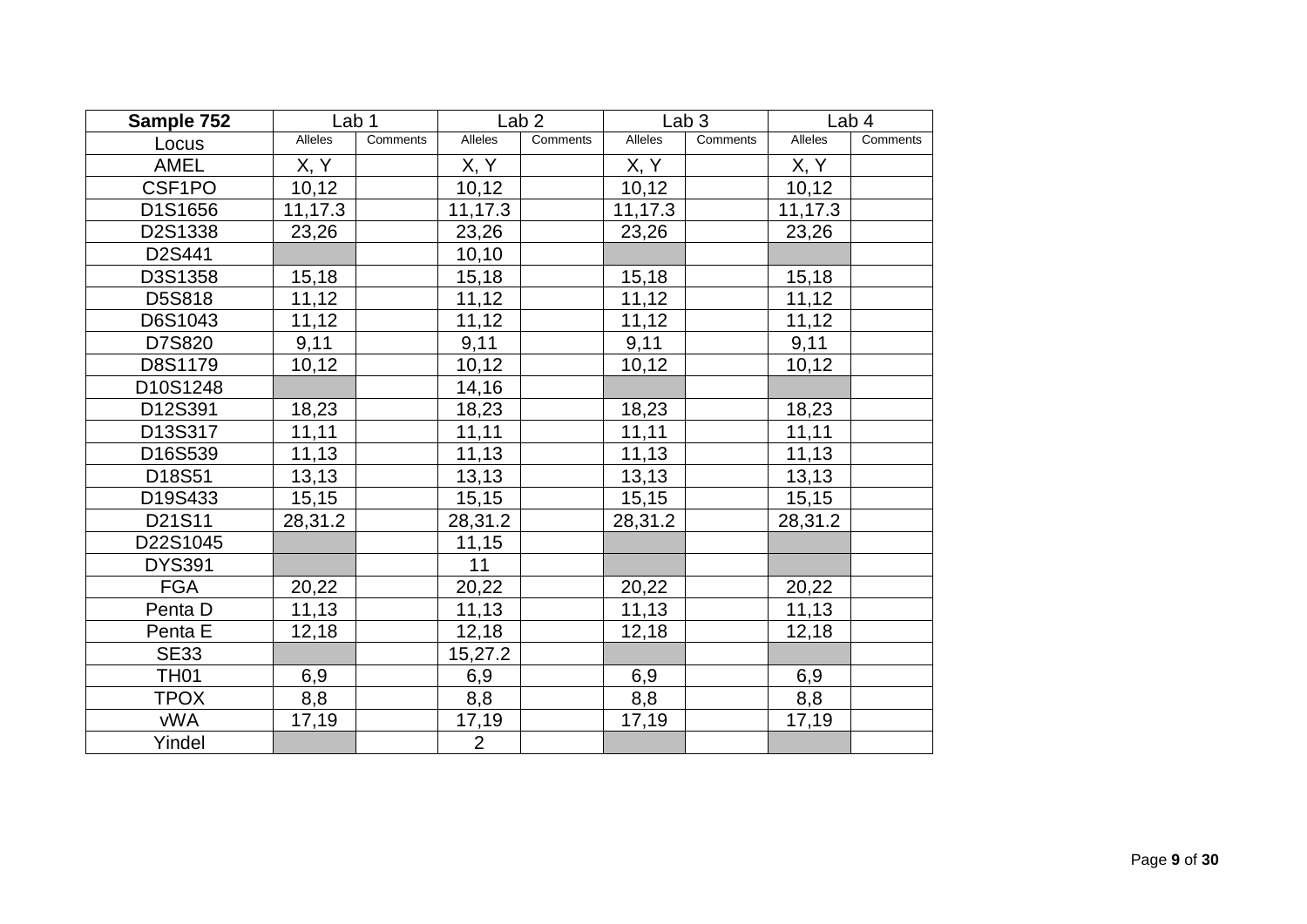| Sample 753    | Lab <sub>1</sub> |          | Lab <sub>2</sub> |          | Lab <sub>3</sub>         |          |                | Lab 4    |
|---------------|------------------|----------|------------------|----------|--------------------------|----------|----------------|----------|
| Locus         | Alleles          | Comments | Alleles          | Comments | Alleles                  | Comments | <b>Alleles</b> | Comments |
| <b>AMEL</b>   | X,X              |          | <u>X, X</u>      |          | X, X                     |          | X, X           |          |
| CSF1PO        | 11,12            |          | 11,12            |          | 11, NR                   |          | 11,12          |          |
| D1S1656       | 12,15            |          | 12,15            |          | 12,15                    |          | 12,15          |          |
| D2S1338       | 17,19            |          | 17,19            |          | 17, NR                   |          | 17,19          |          |
| D2S441        |                  |          | 11.3,14          |          |                          |          |                |          |
| D3S1358       | 16,17            |          | 16,17            |          | 16,17                    |          | 16,17          |          |
| D5S818        | 11, NR           |          | 11,13            |          | 11,13                    |          | 11,13          |          |
| D6S1043       | 11,11            |          | 11,11            |          | 11,11                    |          | 11,11          |          |
| D7S820        | 7,11             |          | 7,11             |          | 7,11                     |          | 7,11           |          |
| D8S1179       | 10, 13           |          | 10,13            |          | 10,13                    |          | 10,13          |          |
| D10S1248      |                  |          | 14,15            |          |                          |          |                |          |
| D12S391       | 15,15            |          | 15,15            |          | 15,15                    |          | 15, 15         |          |
| D13S317       | 9, NR            |          | 9,11             |          | 11, NR                   |          | 9,11           |          |
| D16S539       | 11,11            |          | 11,11            |          | 11,11                    |          | 11,11          |          |
| D18S51        | 14,14            |          | 14,14            |          | 14,14                    |          | 14,14          |          |
| D19S433       | 14,16            |          | 14,16            |          | 14,16                    |          | 14,16          |          |
| D21S11        | 29,29            |          | 29,29            |          | 29,29                    |          | 29,29          |          |
| D22S1045      |                  |          | 15,16            |          |                          |          |                |          |
| <b>DYS391</b> |                  |          |                  |          |                          |          |                |          |
| <b>FGA</b>    | 20,20            |          | 20,20            |          | 20,20                    |          | 20,20          |          |
| Penta D       | 10, 13           |          | 10, 13           |          | $\overline{\phantom{a}}$ |          | 10, 13         |          |
| Penta E       |                  |          | 10,17            |          | $\blacksquare$           |          | 10,17          |          |
| <b>SE33</b>   |                  |          | 28.2,28.2        |          |                          |          |                |          |
| <b>TH01</b>   | 9,9.3            |          | 9,9.3            |          | 9,9.3                    |          | 9,9.3          |          |
| <b>TPOX</b>   | 11, NR           |          | 8,11             |          | 11, NR                   |          | 8,11           |          |
| <b>vWA</b>    | 16,16            |          | 16,16            |          | 16,16                    |          | 16,16          |          |
| Yindel        |                  |          |                  |          |                          |          |                |          |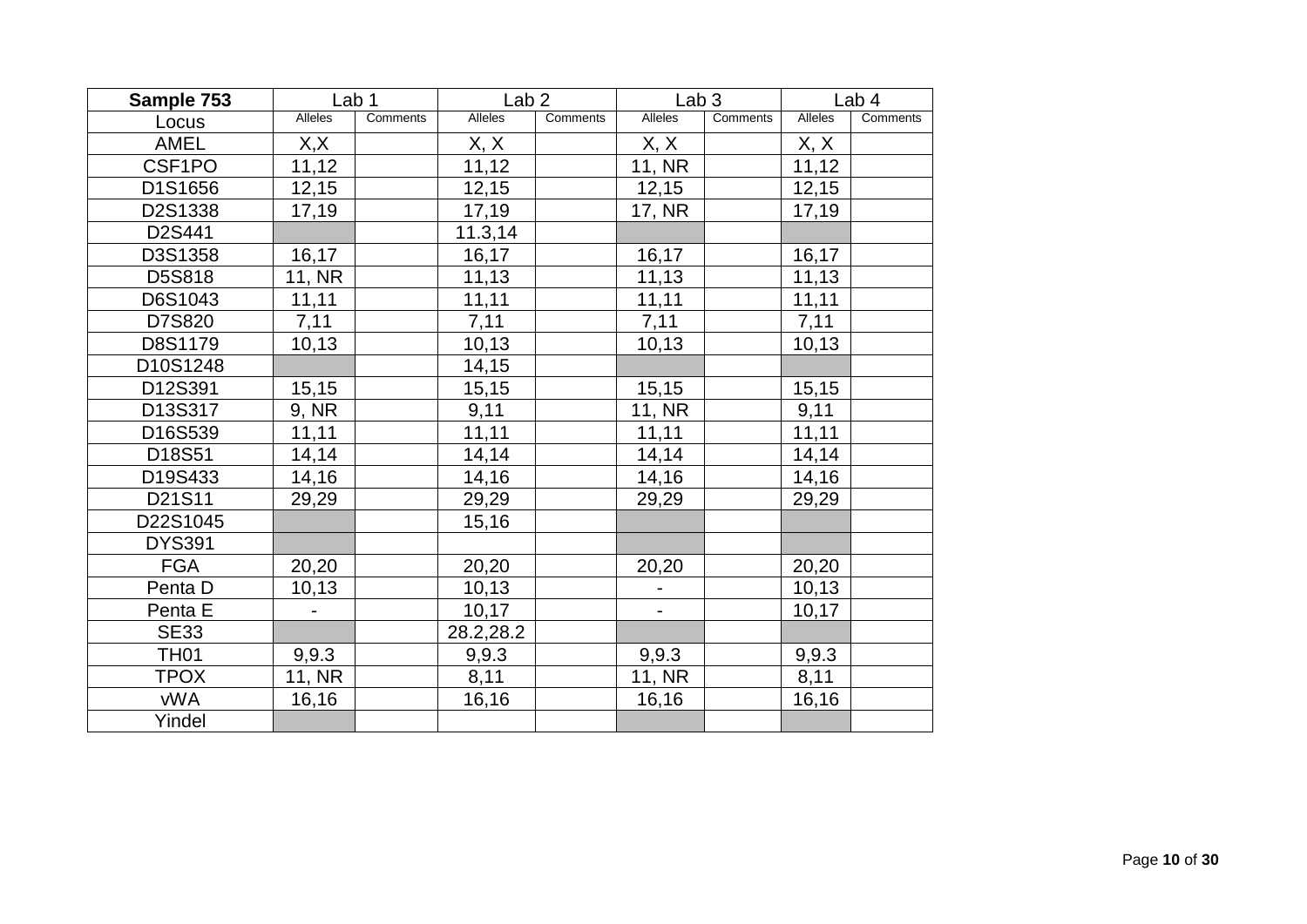| <b>Sample U1</b> |                              | Lab 1    |                | Lab <sub>2</sub> |                | Lab <sub>3</sub> |         | Lab <sub>4</sub> |
|------------------|------------------------------|----------|----------------|------------------|----------------|------------------|---------|------------------|
| Locus            | Alleles                      | Comments | <b>Alleles</b> | Comments         | Alleles        | Comments         | Alleles | Comments         |
| <b>AMEL</b>      | X, Y                         |          | X, Y           |                  | X, Y           |                  | X, Y    |                  |
| CSF1PO           |                              |          | 13,13          |                  | 13, NR         |                  | 13,13   |                  |
| D1S1656          | 13,15                        |          | 13,15          |                  | 13,15          |                  | 13,15   |                  |
| D2S1338          | 24,25                        |          | 24,25          |                  | 24,25          |                  | 24,25   |                  |
| D2S441           |                              |          | 10,14          |                  |                |                  |         |                  |
| D3S1358          | 14, 18                       |          | 14,18          |                  | 14,18          |                  | 14,18   |                  |
| D5S818           | 11,12                        |          | 11,12          |                  | 11, NR         |                  | 11,12   |                  |
| D6S1043          | 11,18                        |          | 11,18          |                  | 11,18          |                  | 11,18   |                  |
| D7S820           | 8,11                         |          | 8,11           |                  |                |                  | 8,11    |                  |
| D8S1179          | 11,15                        |          | 11,15          |                  | 11,15          |                  | 11,15   |                  |
| D10S1248         |                              |          | 13,15          |                  |                |                  |         |                  |
| D12S391          | 17,21                        |          | 17,21          |                  | 17,21          |                  | 17,21   |                  |
| D13S317          |                              |          | 11,13          |                  | $\blacksquare$ |                  | 11,13   |                  |
| D16S539          | 12, 13                       |          | 12,13          |                  | 12,13          |                  | 12, 13  |                  |
| D18S51           | 15, 17                       |          | 15,17          |                  | 15,17          |                  | 15,17   |                  |
| D19S433          | 13,15                        |          | 13,15          |                  | 13,15          |                  | 13,15   |                  |
| D21S11           | 27,28                        |          | 27,28          |                  | 27,28          |                  | 27,28   |                  |
| D22S1045         |                              |          | 11,17          |                  |                |                  |         |                  |
| <b>DYS391</b>    |                              |          | 11             |                  |                |                  |         |                  |
| <b>FGA</b>       | 19,24                        |          | 19,24          |                  | 19, NR         |                  | 19,24   |                  |
| Penta D          | 12, NR                       |          | 9,12           |                  | 9, NR          |                  | 9,12    |                  |
| Penta E          | 13,15                        |          | 13,15          |                  |                |                  | 13,15   |                  |
| <b>SE33</b>      |                              |          | 17,29.2        |                  |                |                  |         |                  |
| <b>TH01</b>      | 6,6                          |          | 6,6            |                  | 6,6            |                  | 6,6     |                  |
| <b>TPOX</b>      | $\qquad \qquad \blacksquare$ |          | 11,11          |                  | 11, NR         |                  | 11, NR  |                  |
| <b>vWA</b>       | 17,18                        |          | 17,18          |                  | 17,18          |                  | 17,18   |                  |
| Yindel           |                              |          | $\overline{2}$ |                  |                |                  |         |                  |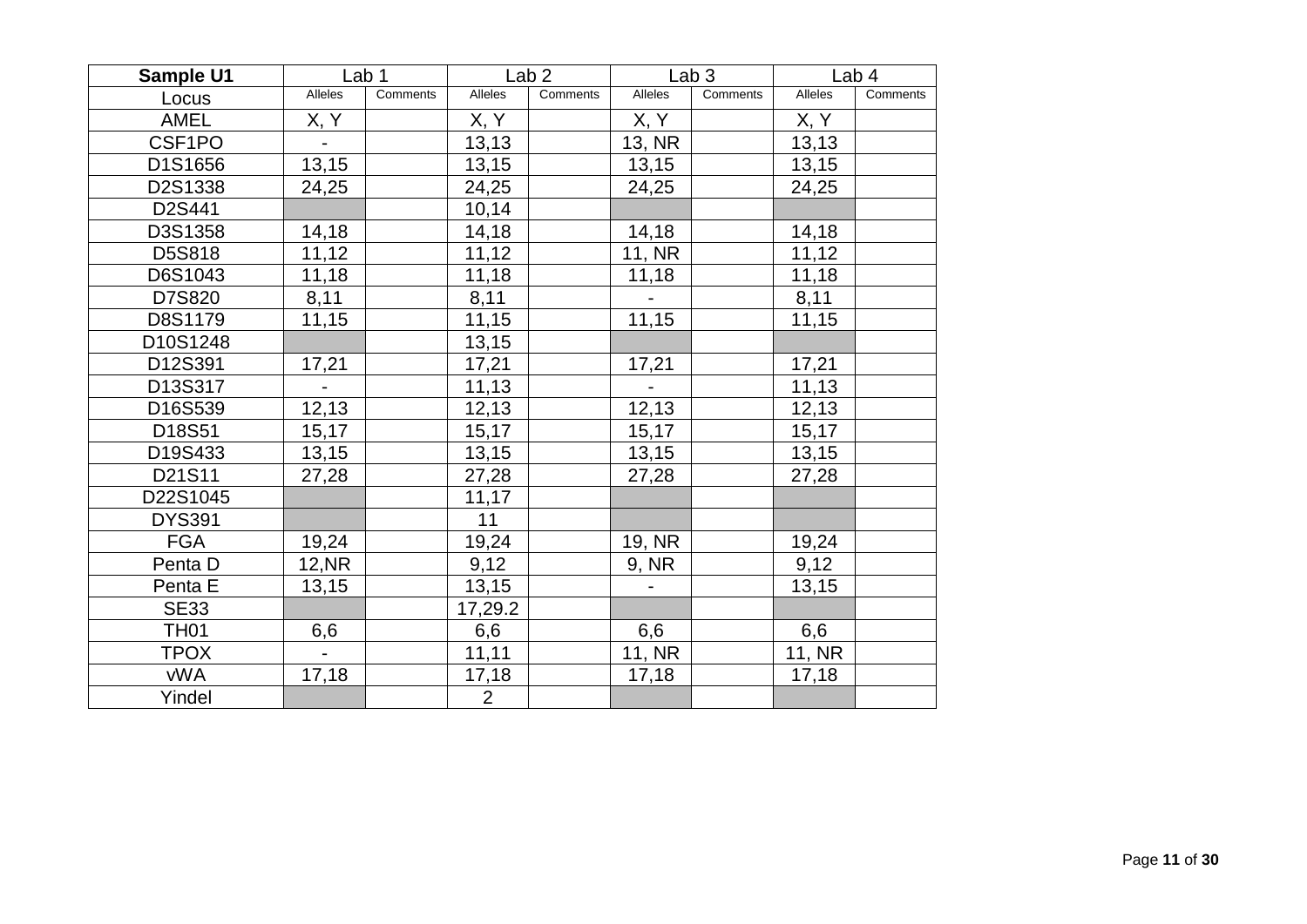| Sample U2     |         | Lab <sub>1</sub> | Lab <sub>2</sub> |          |         | Lab <sub>3</sub> |         | Lab <sub>4</sub>  |
|---------------|---------|------------------|------------------|----------|---------|------------------|---------|-------------------|
| Locus         | Alleles | Comments         | <b>Alleles</b>   | Comments | Alleles | Comments         | Alleles | Comments          |
| <b>AMEL</b>   | X, X    |                  | X, X             |          | X, X    |                  | X, X    |                   |
| CSF1PO        | 11,12   |                  | 11,12            |          | 11,12   |                  | 11,12   | Peak<br>imbalance |
| D1S1656       | 12,15   |                  | 12,15            |          | 12,15   |                  | 12,15   |                   |
| D2S1338       | 17,19   |                  | 17,19            |          | 17,19   |                  | 17,19   |                   |
| D2S441        |         |                  | 11.3,14          |          |         |                  |         |                   |
| D3S1358       | 16,17   |                  | 16,17            |          | 16,17   |                  | 16,17   |                   |
| D5S818        | 11,13   |                  | 11,13            |          | 11,13   |                  | 11,13   |                   |
| D6S1043       | 11,11   |                  | 11,11            |          | 11,11   |                  | 11,11   |                   |
| D7S820        | 7,11    |                  | 7,11             |          | 7,11    |                  | 7,11    |                   |
| D8S1179       | 10,13   |                  | 10,13            |          | 10,13   |                  | 10,13   |                   |
| D10S1248      |         |                  | 14,15            |          |         |                  |         |                   |
| D12S391       | 15, 15  |                  | 15,15            |          | 15,15   |                  | 15,15   |                   |
| D13S317       | 9,11    |                  | 9,11             |          | 9,11    |                  | 9,11    |                   |
| D16S539       | 11,11   |                  | 11,11            |          | 11,11   |                  | 11,11   |                   |
| D18S51        | 14,14   |                  | 14,14            |          | 14,14   |                  | 14,14   |                   |
| D19S433       | 14,16   |                  | 14,16            |          | 14,16   |                  | 14,16   |                   |
| D21S11        | 29, NR  |                  | 29,29            |          | 29,29   |                  | 29,29   |                   |
| D22S1045      |         |                  | 15,16            |          |         |                  |         |                   |
| <b>DYS391</b> |         |                  |                  |          |         |                  |         |                   |
| <b>FGA</b>    | 20,20   |                  | 20,20            |          | 20,20   |                  | 20,20   |                   |
| Penta D       | 10, 13  |                  | 10,13            |          | 10,13   |                  | 10, 13  |                   |
| Penta E       | 10,17   |                  | 10,17            |          | 10,17   |                  | 10,17   |                   |
| <b>SE33</b>   |         |                  | 28.2,28.2        |          |         |                  |         |                   |
| <b>TH01</b>   | 9,9.3   |                  | 9,9.3            |          | 9,9.3   |                  | 9,9.3   |                   |
| <b>TPOX</b>   | 8,11    |                  | 8,11             |          | 8,11    |                  | 8,11    |                   |
| <b>vWA</b>    | 16,16   |                  | 16, 16           |          | 16,16   |                  | 16,16   |                   |
| Yindel        |         |                  |                  |          |         |                  |         |                   |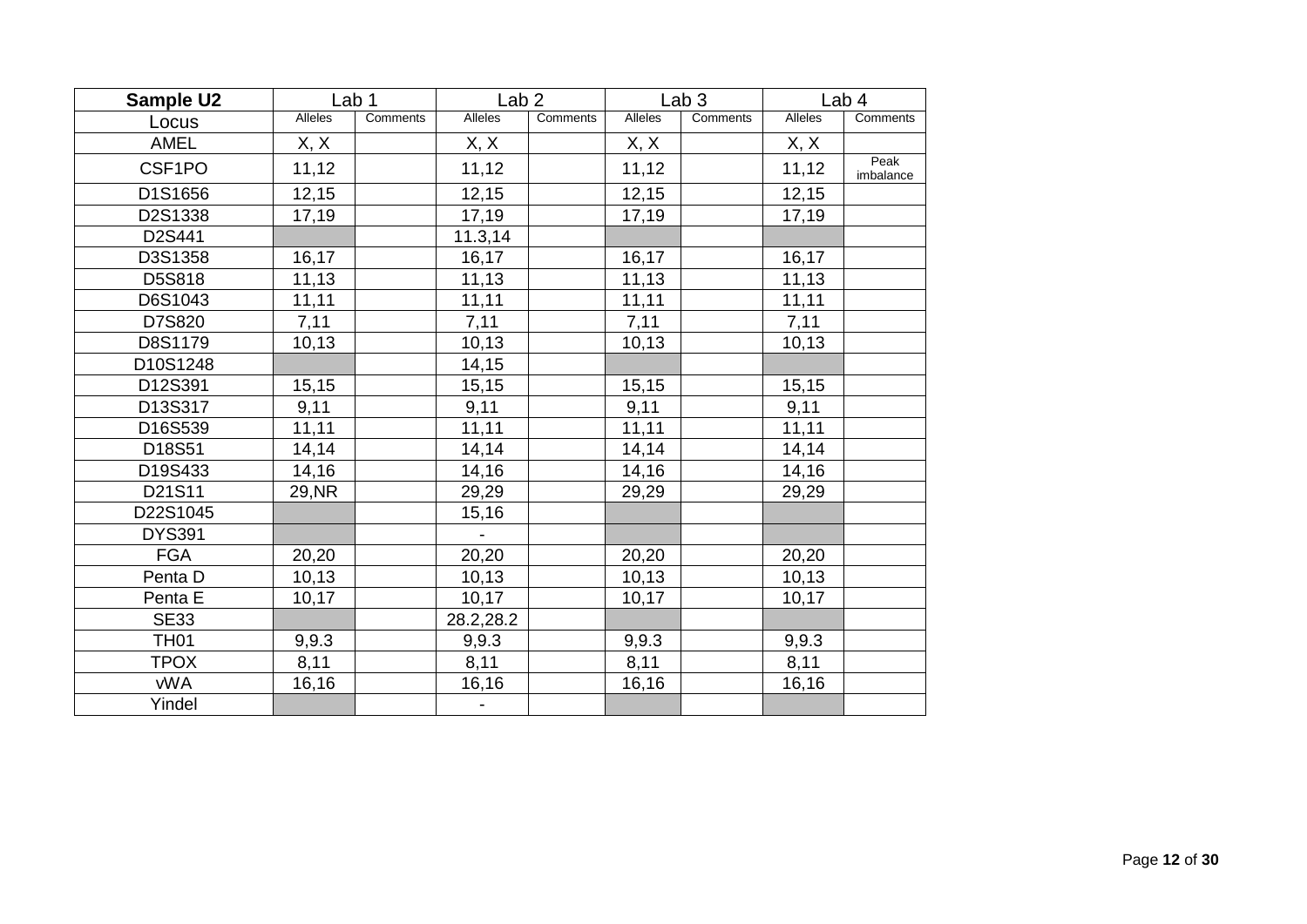| Sample U3     | Lab <sub>1</sub> |                 | Lab <sub>2</sub> |          | Lab <sub>3</sub> |          | Lab <sub>4</sub> |          |
|---------------|------------------|-----------------|------------------|----------|------------------|----------|------------------|----------|
| Locus         | <b>Alleles</b>   | <b>Comments</b> | Alleles          | Comments | Alleles          | Comments | Alleles          | Comments |
| <b>AMEL</b>   | X, Y             |                 | X, Y             |          | X, Y             |          | X, Y             |          |
| CSF1PO        | 11               |                 | 11,12,13         |          | 11,12,13         |          | 11, 12, 13       |          |
| D1S1656       | 12,15            |                 | 12,15            |          | 12,15            |          | 12,15            |          |
| D2S1338       | 17,24            |                 | 17, 19, 24, 25   |          | 17,24,25         |          | 17, 19, 24, 25   |          |
| D2S441        |                  |                 | 11.3, 14         |          |                  |          |                  |          |
| D3S1358       | 15, 16, 17       |                 | 15, 16, 17       |          | 15, 16, 17       |          | 15, 16, 17       |          |
| D5S818        | 11               |                 | 11, 12, 13       |          | 11,12            |          | 11, 12, 13       |          |
| D6S1043       | 11,18            |                 | 11,18            |          | 11,18            |          | 11,18            |          |
| D7S820        | 11               |                 | 7,8,11           |          | 7,8,11           |          | 7,8,11           |          |
| D8S1179       | 10,13,14         |                 | 10,13,14         |          | 10,13,14         |          | 10,13,14         |          |
| D10S1248      |                  |                 | 14, 15           |          |                  |          |                  |          |
| D12S391       | 15, 19, 22       |                 | 15,19,22         |          | 15,19,22         |          | 15, 19, 22       |          |
| D13S317       | 8,9,11           |                 | 8,9,11           |          | 8,9,11           |          | 8,9,11           |          |
| D16S539       | 9,11,13          |                 | 9,11,13          |          | 9,11,13          |          | 9,11,13          |          |
| D18S51        | 14, 15, 19       |                 | 14, 15, 19       |          | 14, 15, 19       |          | 14, 15, 19       |          |
| D19S433       | 13, 14, 15, 16   |                 | 13, 14, 15, 16   |          | 13, 14, 15, 16   |          | 13, 14, 15, 16   |          |
| D21S11        | 29               |                 | 28, 29, 32. 2    |          | 28, 29, 32. 2    |          | 28, 29, 32. 2    |          |
| D22S1045      |                  |                 | 15,16,18         |          |                  |          |                  |          |
| <b>DYS391</b> |                  |                 | 11               |          |                  |          |                  |          |
| <b>FGA</b>    | 23               |                 | 20,23            |          | 20,23            |          | 20,23            |          |
| Penta D       | 9,10             |                 | 9,10,13          |          | 9,10,13          |          | 9,10,13          |          |
| Penta E       |                  |                 | 10, 12, 17, 18   |          | 10, 12, 17, 18   |          | 10,12,18         |          |
| <b>SE33</b>   |                  |                 | 15,25.2,28.2     |          |                  |          |                  |          |
| <b>TH01</b>   | 7,9,9.3          |                 | 7,9,9.3          |          | 7,9,9.3          |          | 7,9,9.3          |          |
| <b>TPOX</b>   | 8,11             |                 | 8,11             |          | 8,11             |          | 11               |          |
| <b>vWA</b>    | 15, 16, 17       |                 | 15, 16, 17       |          | 15, 16, 17       |          | 15,16,17         |          |
| Yindel        |                  |                 | $\overline{2}$   |          |                  |          |                  |          |

Grey indicates loci present in GlobalFiler that were not typed in PP21.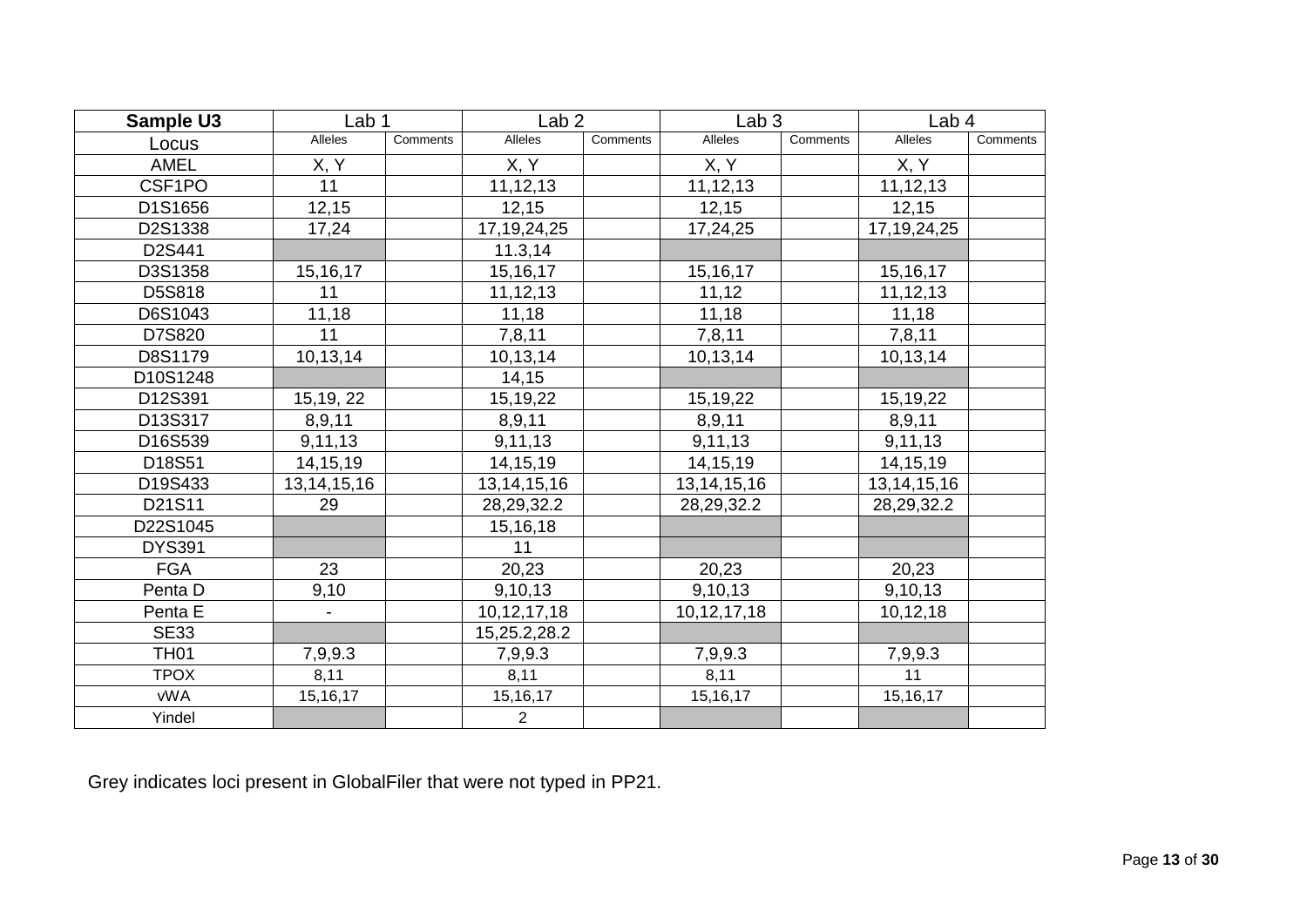

There was a wide variation in the number of alleles for which typing results were reported, as indicated in the table below:

#### Profile comments

The results for each laboratory stated the number of contributors for each unknown sample.

With respect to sample U3: Labs 1 & 3 gave no further information Lab 2 quoted a LR for the mixed profile. Lab 4 quoted LRs for 751 and 753 separately.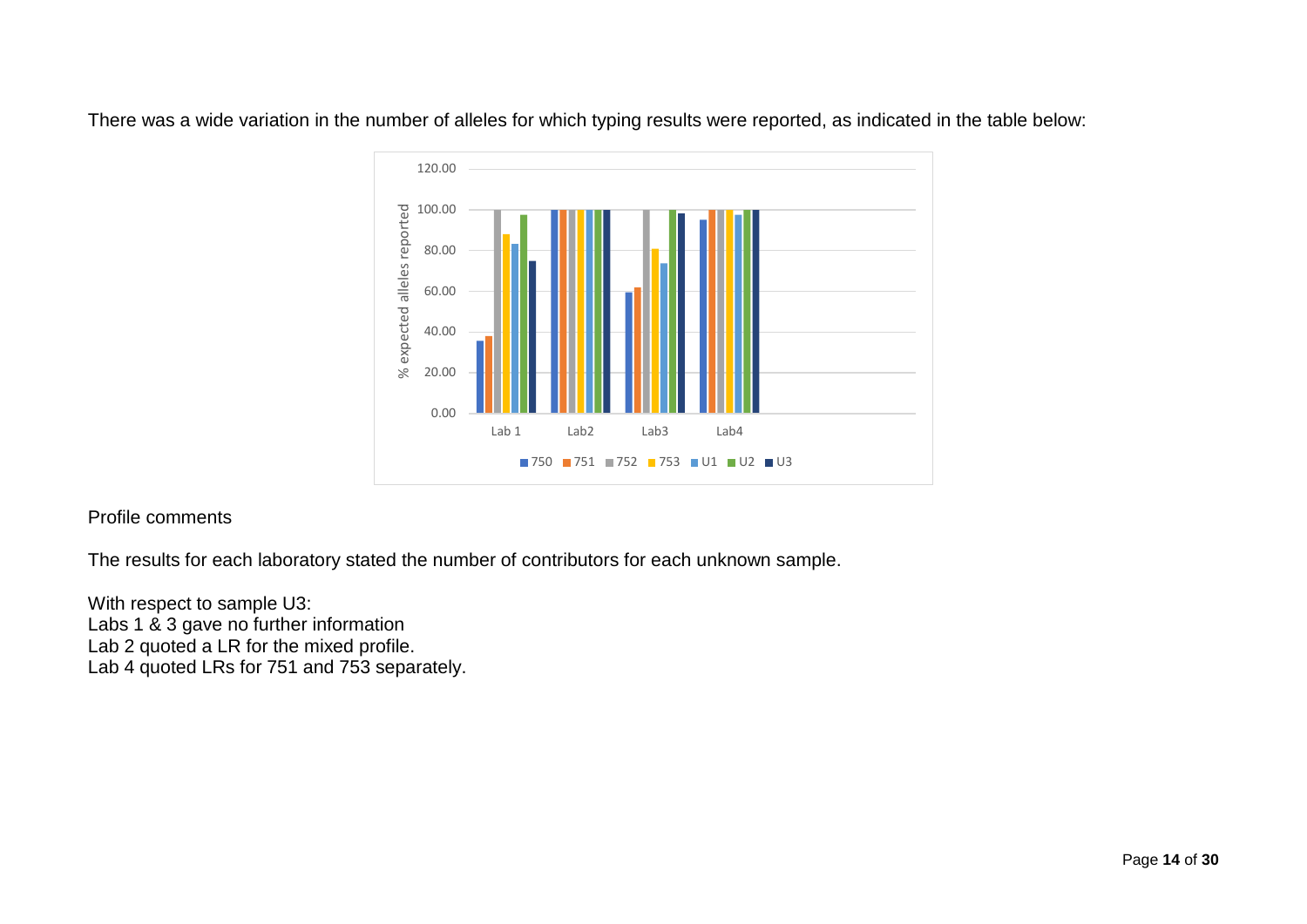| Sample         | Lab 1                                        | Lab <sub>2</sub>                                                                                                                                                                                                                                                  | Lab <sub>3</sub>                                                                                           | Lab 4                                                                                    |
|----------------|----------------------------------------------|-------------------------------------------------------------------------------------------------------------------------------------------------------------------------------------------------------------------------------------------------------------------|------------------------------------------------------------------------------------------------------------|------------------------------------------------------------------------------------------|
| 750            | <b>NA</b>                                    | Full profile using Powerplex<br>21 and Globalfiler                                                                                                                                                                                                                | DNA appeared degraded.<br>Partial profile                                                                  | <b>NA</b>                                                                                |
| 751            | <b>NA</b>                                    | Full profile using Powerplex<br>21 and Globalfiler                                                                                                                                                                                                                | Partial profile. DNA<br>appeared degraded                                                                  | <b>NA</b>                                                                                |
| 752            | <b>NA</b>                                    | Full profile using Powerplex<br>21 and Globalfiler                                                                                                                                                                                                                | Single source, full powerplex<br>21 profile                                                                | <b>NA</b>                                                                                |
| 753            | <b>NA</b>                                    | Full profile using Powerplex<br>21 and Globalfiler                                                                                                                                                                                                                | Partial profile. DNA<br>appeared degraded with<br>allele imbalance at 3 loci,<br>accepted as true alleles. | <b>NA</b>                                                                                |
| U <sub>1</sub> | No. of contributors: 1                       | No. of contributors: 1                                                                                                                                                                                                                                            | No. of contributors: 1                                                                                     | Single source profile, refer<br><b>STRmix deconvolution</b>                              |
|                | Not excluded: 750<br>Excluded: 751, 752, 753 | DNA profile obtained<br>matched profile of sample<br>750<br>It is estimated to be >100<br>billion time more likely if it<br>originates from 750 than if it<br>originates from another<br>unknown individual chosen<br>at random from the<br>Australian population | Not excluded: 750<br>Excluded: 751, 752, 753                                                               | Not excluded: 750<br>Excluded: 751, 752, 753<br>LR>100 billion favouring<br>contribution |
| U <sub>2</sub> | No. of contributors: 1                       | No. of contributors: 1                                                                                                                                                                                                                                            | No. of contributors: 1                                                                                     | Single source profile, refer<br><b>STRmix deconvolution</b>                              |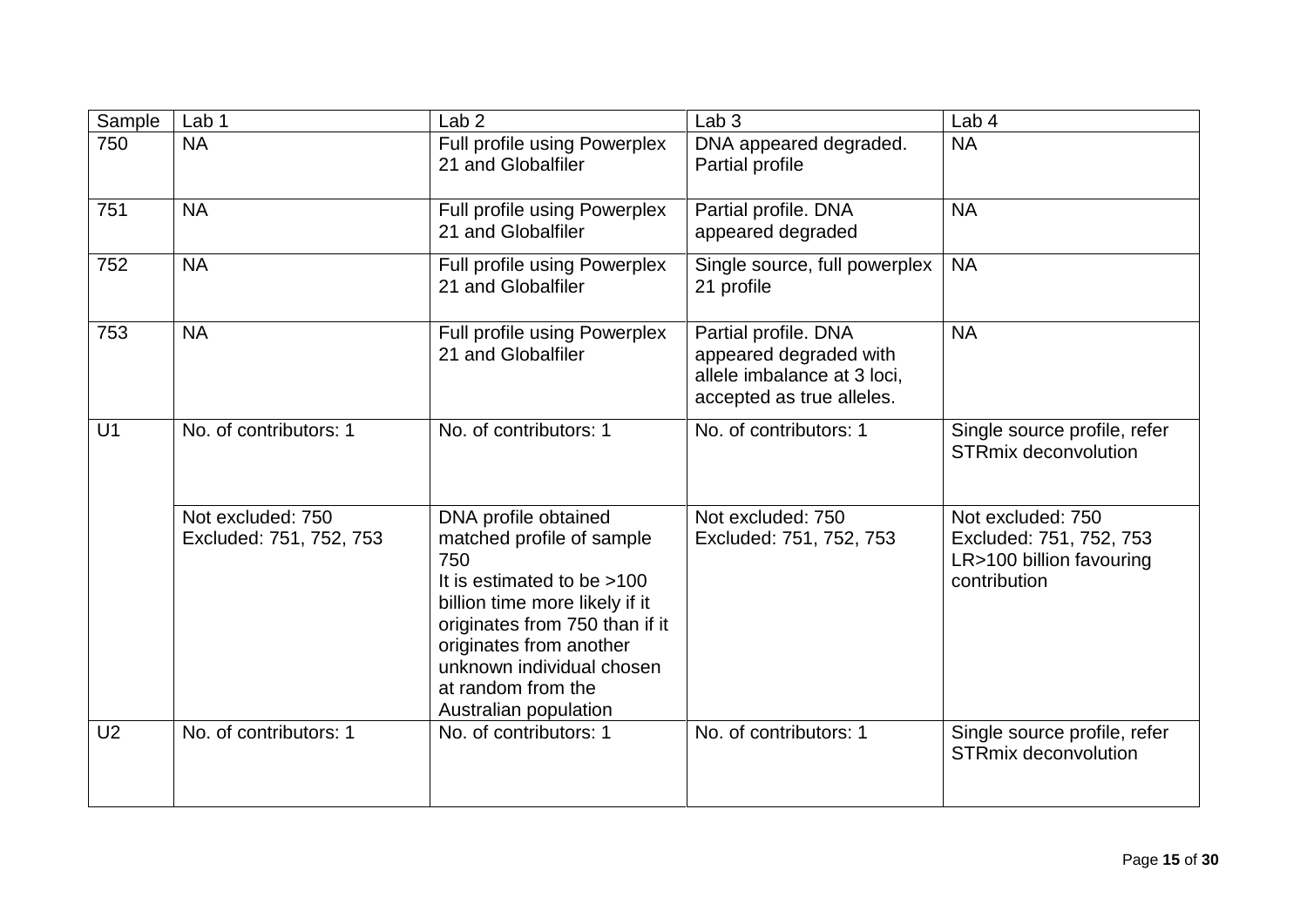| Sample         | Lab <sub>1</sub>                              | Lab <sub>2</sub>                                                                                                                                                                                                                                                                                                                                                                                                                                                                         | Lab <sub>3</sub>                             | Lab <sub>4</sub>                                                                                                                                      |
|----------------|-----------------------------------------------|------------------------------------------------------------------------------------------------------------------------------------------------------------------------------------------------------------------------------------------------------------------------------------------------------------------------------------------------------------------------------------------------------------------------------------------------------------------------------------------|----------------------------------------------|-------------------------------------------------------------------------------------------------------------------------------------------------------|
|                | Not excluded: 753<br>Excluded: 750, 751, 752  | DNA profile obtained<br>matched profile of sample<br>753<br>It is estimated to be >100<br>billion time more likely if it<br>originates from 753 than if it<br>originates from another<br>unknown individual chosen<br>at random from the<br>Australian population                                                                                                                                                                                                                        | Not excluded: 753<br>Excluded: 750, 751, 752 | Sample matched reference<br>753<br>LR>100 billion favouring<br>contribution                                                                           |
| U <sub>3</sub> | No. of contributors: 2                        | No. of contributors: 2                                                                                                                                                                                                                                                                                                                                                                                                                                                                   | No. of contributors: 2                       | Mixed DNA profile from 2<br>contributors, approximately<br>equal proportions                                                                          |
|                | Not excluded: 751, 753<br>Excluded: 750, 752. | DNA profile obtained<br>indicated it was a mixture of<br>DNA from at least two<br>individuals.<br>750 and 752 are both<br>excluded as potential<br>contributors.<br>751 and 753 are not<br>excluded as possible<br>contributors to this mixture.<br>The mixed DNA profile was<br>estimated to be >100 billion<br>times more likely if unknown<br>(U3) contained a mixture of<br>DNA from donors 751 and<br>753, than if it originated from<br>two other unknown<br>individuals chosen at | Not excluded: 751, 753<br>Excluded: 750, 752 | Excluded as potential<br>contributor: 750 and 752<br>751: LR >100 billion<br>favouring contribution<br>753: LR >100 billion<br>favouring contribution |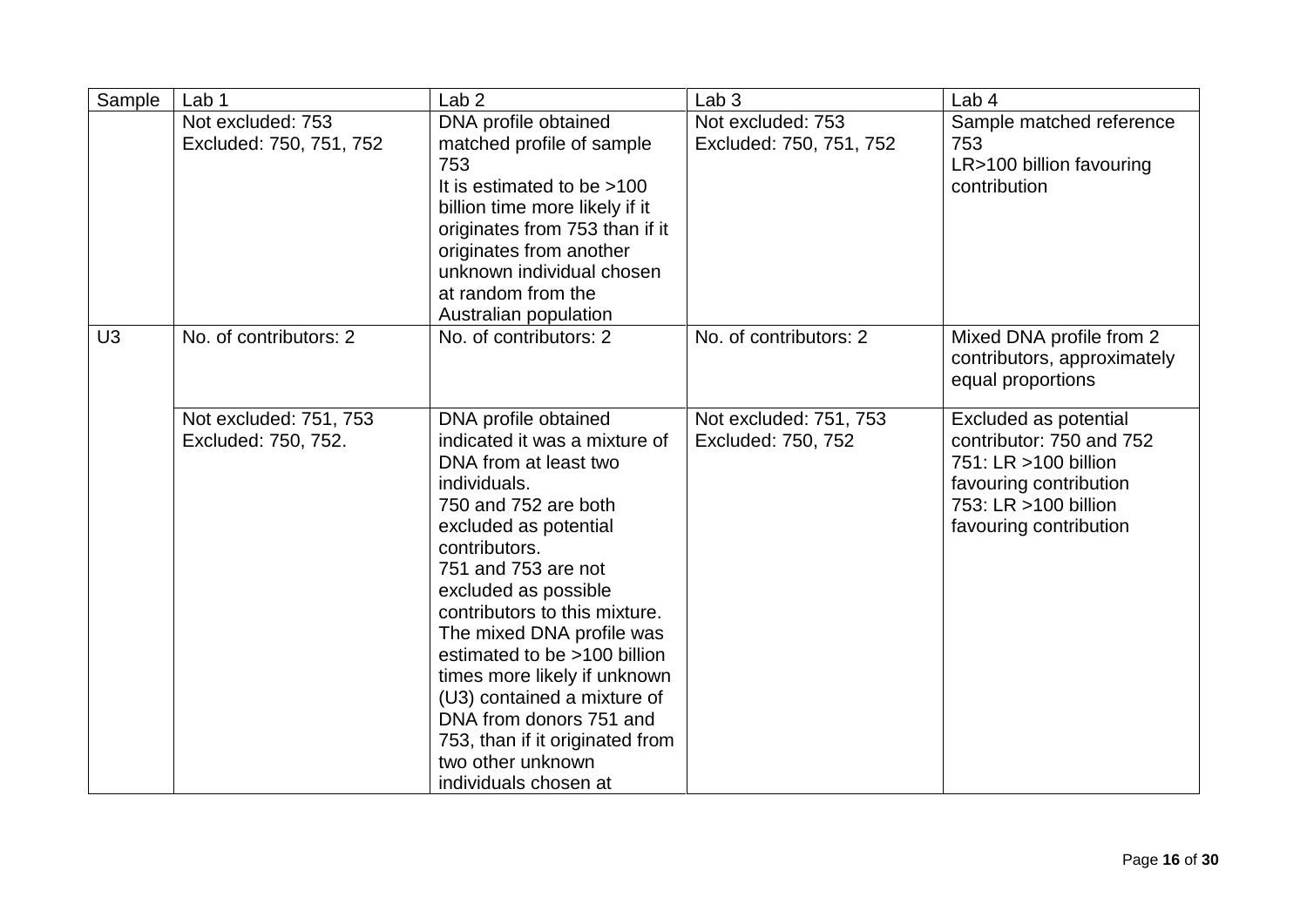| Sample | Lab | $\textsf{Lab} 2$                           | ∟ab 3 | ∟ab ′ |
|--------|-----|--------------------------------------------|-------|-------|
|        |     | . .<br>trom<br>random<br>the<br>Australian |       |       |
|        |     | population                                 |       |       |

All laboratories correctly reported that the respective donors of samples U1 and U2 were not excluded as the sources of these samples, and correctly excluded the donors who were not the sources of samples U1 and U2. Two laboratories reported likelihood ratios for these matches, truncated to greater than 100 billion.

With respect to sample U3, all laboratories correctly excluded reference donors 750 and 752 as contributors.

Reference donor 751 was not excluded by any laboratory. 1 laboratory reported a Likelihood Ratio, based on the presence of this profile.

Reference donor 753 was not excluded by any laboratory. 1 laboratory reported a Likelihood Ratio, based on the presence of this profile.

One laboratory also calculated a Likelihood Ratio greater than 100 billion by comparing (H1) contributions from both 751 and 753 with (H2) 2 unknown contributors from the Australian population.

One laboratory did not state the propositions used to calculate any of the Likelihood Ratios and did not indicate which population the values referred to.

Two laboratories did not report any Likelihood Ratios.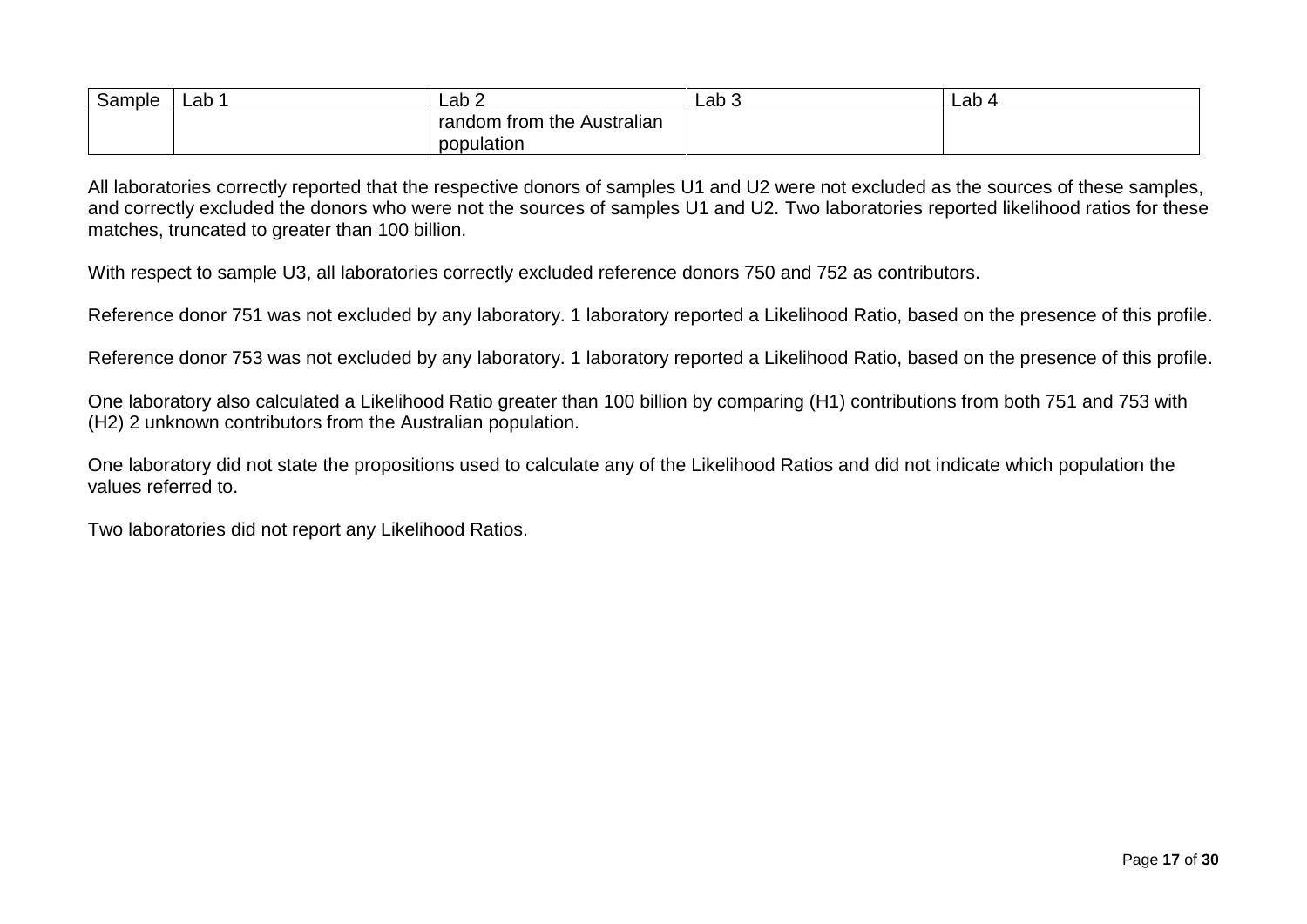The reported Likelihood Ratios and the contributors assumed in the propositions used for Labs 2 & 4 are summarised in the Table below:  $(H1 =$  contributor, H2 = unknown contributor(s), LR = likelihood ratio of H1 compared to H2)

| Sample U1        | Lab <sub>2</sub>                                     | Lab 4        |  |
|------------------|------------------------------------------------------|--------------|--|
| H1               | 750                                                  | 750          |  |
|                  | Another unknown individual chosen at random from the |              |  |
| H2               | Australian population                                | Not given    |  |
| <b>LR</b>        | >100 billion                                         | >100 billion |  |
|                  |                                                      |              |  |
| <b>Sample U2</b> |                                                      |              |  |
| H1               | 753                                                  | 753          |  |
| H <sub>2</sub>   | Unknown                                              | Not given    |  |
| <b>LR</b>        | >100 billion                                         | >100 billion |  |
|                  |                                                      |              |  |
| <b>Sample U3</b> |                                                      |              |  |
| H1               |                                                      | 751          |  |
| H <sub>2</sub>   |                                                      | Not given    |  |
| <b>LR</b>        |                                                      | >100 billion |  |
|                  |                                                      |              |  |
| H1               |                                                      | 753          |  |
| H2               |                                                      | Not given    |  |
| <b>LR</b>        |                                                      | >100 billion |  |
|                  |                                                      |              |  |
| H1               | $751 + 753$                                          |              |  |
| H <sub>2</sub>   | 2 Unknowns                                           |              |  |
| <b>LR</b>        | >100 billion                                         |              |  |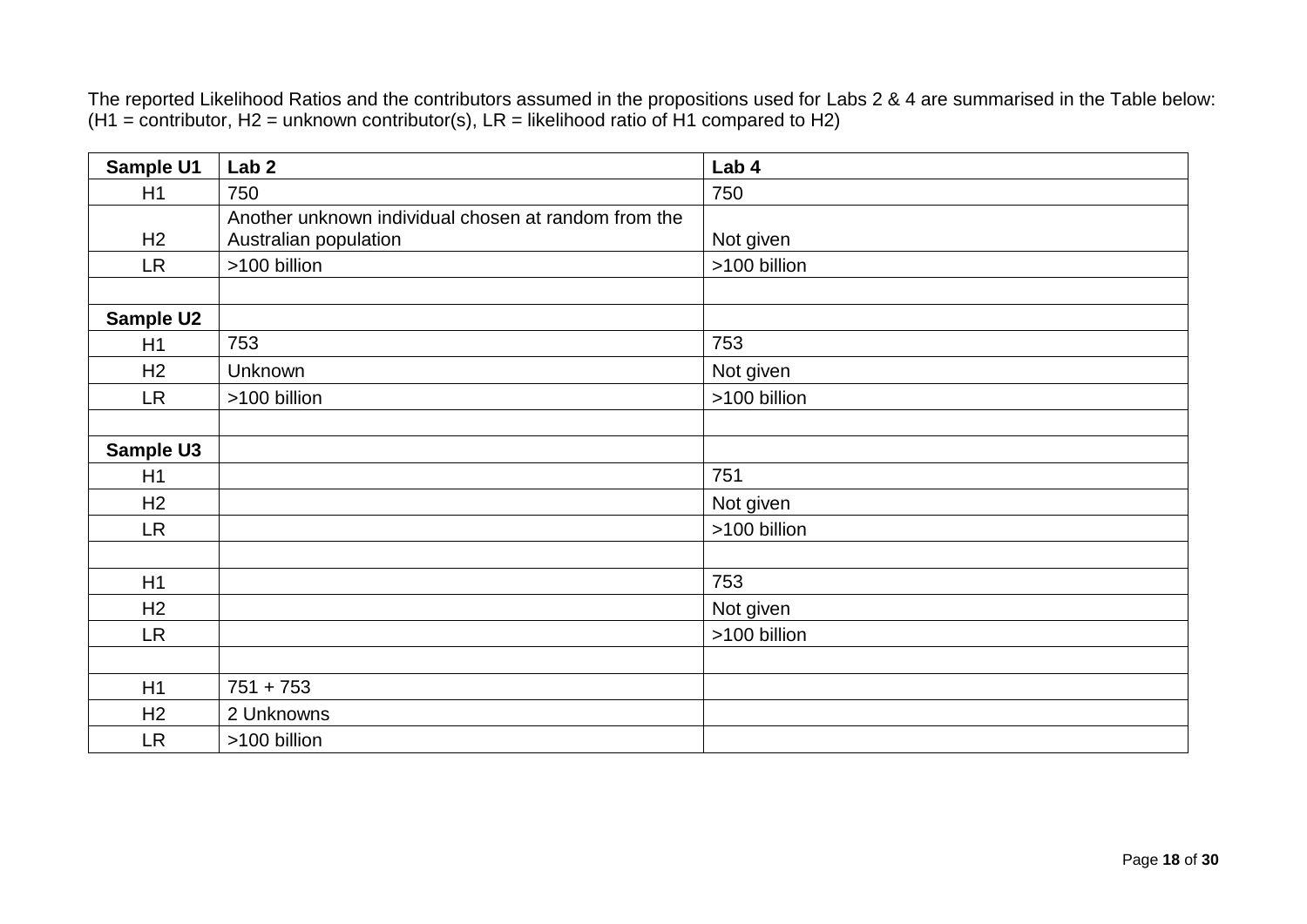### <span id="page-18-0"></span>**Conclusion**

The aim of this test was to examine the end-to-end forensic examination and analysis process with special reference to the proficiency of forensic DNA laboratories to amplify, analyse, interpret, compare and evaluate the profiles of the same set of single-source, mixed and low-level DNA samples, using the laboratories' standard procedures. To minimise extraneous elements to the interpretation, genomic DNA samples with limited contextual information were provided to the participating laboratories.

The four participating laboratories all submitted results which have been incorporated in this report.

There appeared to be a discrepancy between the DNA concentrations provided by the manufacturer and those measured by at least one laboratory. Two sources of this discrepancy can be postulated:

- 1. The methods of quantification used measured different aspects of the DNA present (total verses amplifiable human); and
- 2. DNA samples degraded during transport from the supplier to Forensic Foundations, and/ or from Forensic Foundations to the participating laboratories.

Both of these issues will be addressed in subsequent Proficiency Test programs.

There was a wide variation in the number of alleles for which typing results were reported. It is not clear from the results submitted whether the laboratories which reported a larger number of alleles had reamplified samples which had previously generated a partial profile.

All participating laboratories obtained results which were concordant with the expected results.

Two participating laboratories did not provide any statistical interpretation of the results. The two laboratories which did provide statistical interpretation did so using Likelihood Ratios. Two laboratories provided the propositions they used to calculate the Likelihood Ratios.

This test and the collation of results, has provided Forensic Foundations with much information which can be used to generate continuous improvement within the Forensic Foundations' Proficiency Testing program. It is anticipated that the test, the results (individual and collated) and this Final Report will provide data which can be used by the forensic laboratories in their respective continuous improvement programs.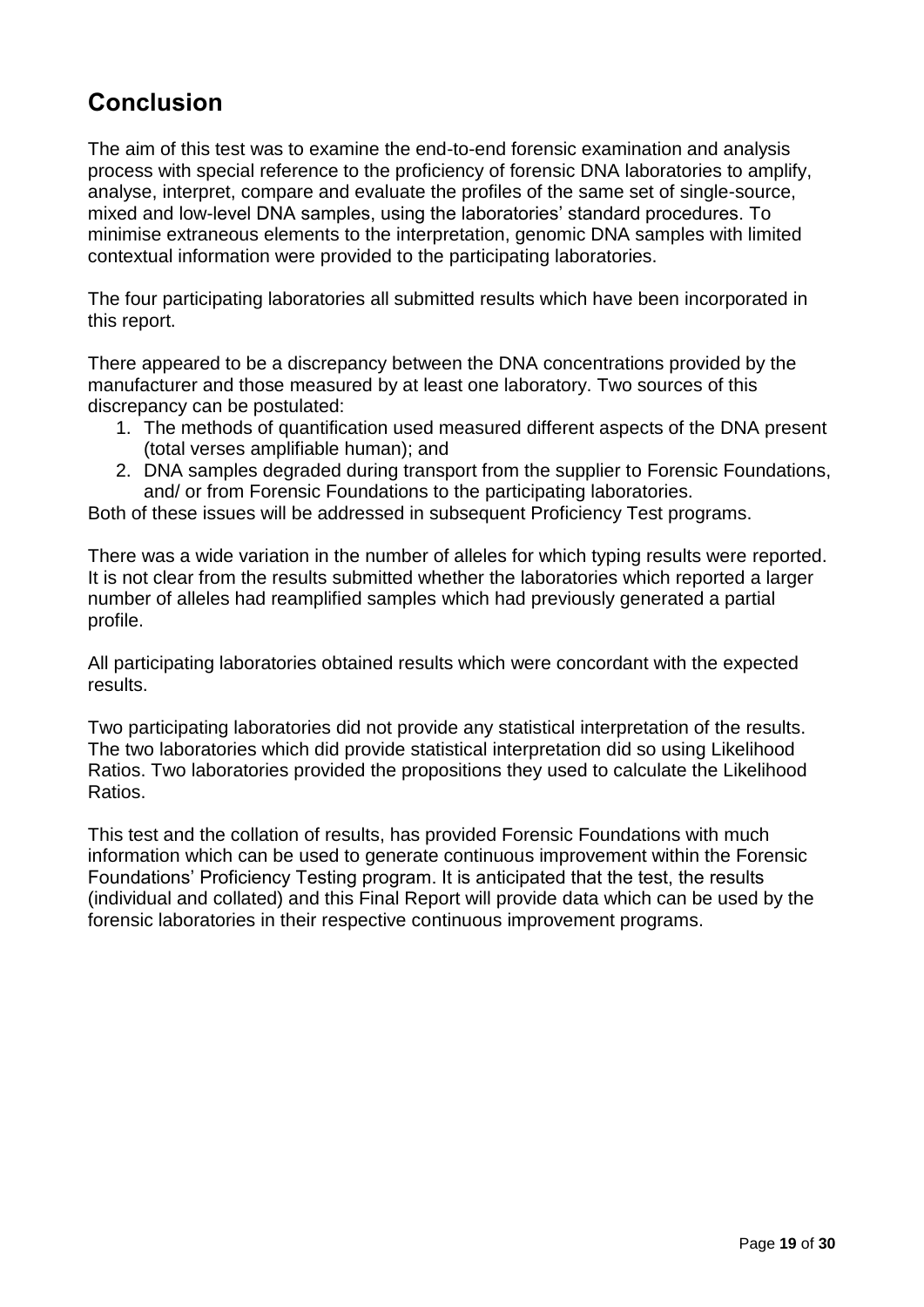# <span id="page-19-0"></span>**Appendix A**

## **Proficiencytesting@forensicfoundations**

### **PROGRAM PLAN**

| Program                     | Forensic Science - DNA                                                |                                                              |  |
|-----------------------------|-----------------------------------------------------------------------|--------------------------------------------------------------|--|
| Round                       | Sample (S)                                                            |                                                              |  |
|                             |                                                                       |                                                              |  |
| <b>Advisory Group</b>       |                                                                       |                                                              |  |
| <b>Program Coordinator</b>  | Mrs Anna Davey                                                        |                                                              |  |
|                             | Director,                                                             |                                                              |  |
|                             | <b>Forensic Foundations</b>                                           |                                                              |  |
|                             | PO Box 2279                                                           |                                                              |  |
|                             | North Ringwood, 3134                                                  |                                                              |  |
| <b>Technical Advisor(s)</b> | Dr Henry Roberts                                                      |                                                              |  |
|                             | c/- Forensic Foundations                                              |                                                              |  |
|                             | PO Box 2279                                                           |                                                              |  |
|                             | North Ringwood, 3134                                                  |                                                              |  |
| Supplier(s)                 | Initial sample collection & test                                      | DNA profiling                                                |  |
|                             | production Results                                                    |                                                              |  |
|                             | interpretation.                                                       |                                                              |  |
|                             | <b>Forensic Foundations</b>                                           | <b>DNA Labs</b>                                              |  |
|                             | PO Box 2279                                                           | Level 1, 14 Giffnock Ave                                     |  |
|                             | North Ringwood,                                                       | <b>Macquarie Park</b>                                        |  |
|                             | Victoria 3134                                                         | <b>NSW 2113</b>                                              |  |
|                             |                                                                       |                                                              |  |
| Aims/Objectives             | The aim of the program is to assess the laboratories' ability to      |                                                              |  |
|                             | competently interpret DNA profiles                                    |                                                              |  |
|                             |                                                                       |                                                              |  |
| <b>Purpose</b>              | To assist the laboratories by ensuring their methods /                |                                                              |  |
|                             | procedures are performing adequately.                                 |                                                              |  |
|                             |                                                                       |                                                              |  |
| <b>Program Design</b>       |                                                                       |                                                              |  |
| <b>Tests</b>                | 1                                                                     |                                                              |  |
| Number of samples           | $\overline{7}$                                                        |                                                              |  |
| Type of sample              | Genomic DNA of known concentrations extracted from buccal             |                                                              |  |
|                             | cells.                                                                |                                                              |  |
| Levels                      | The concentration of the samples (ng/ul) will be determined           |                                                              |  |
|                             | post extraction and diluted as appropriate.                           |                                                              |  |
| Range of                    | The allelic values will be identified within the known allelic size   |                                                              |  |
| values/assigned values      | range.                                                                |                                                              |  |
| Traceability/origin of      | 1. Identification of biological material recorded upon<br>collection. |                                                              |  |
| assigned values             |                                                                       |                                                              |  |
|                             |                                                                       | 2. DNA extracted by DNA Labs - continuity maintained.        |  |
|                             | two individuals.                                                      | DNA profile obtained and independently interpreted by        |  |
|                             |                                                                       | 3. Dilutions and mixtures verified by obtaining DNA profiles |  |
|                             | and independently interpreted by two individuals.                     |                                                              |  |
| <b>Methods</b>              | DNA Profiles will be obtained following extraction,                   |                                                              |  |
|                             | quantification, amplification and electrophoresis.                    |                                                              |  |
| Design                      | Known ratios of DNA sample(s) will be used to generate the            |                                                              |  |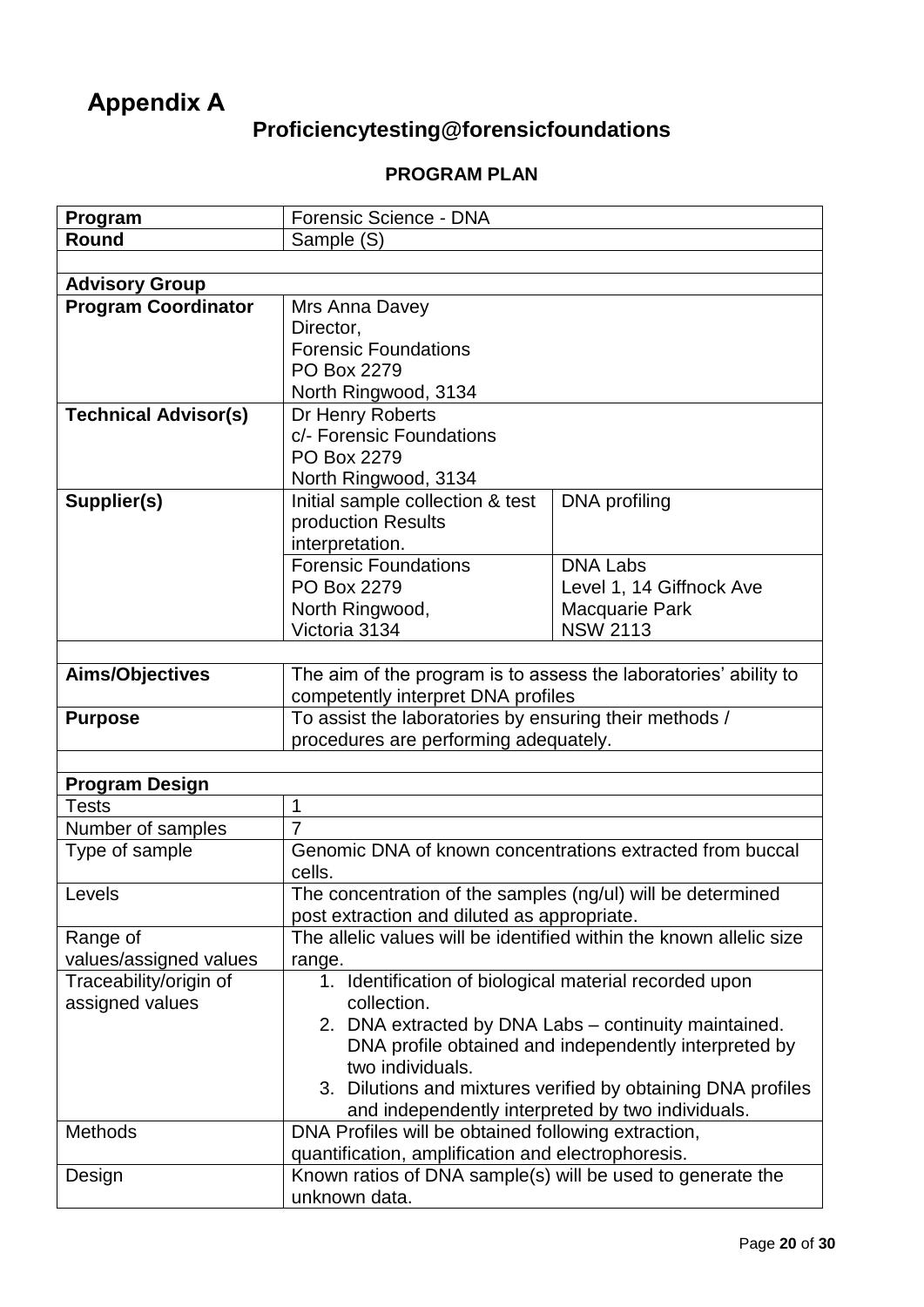| <b>Selection Criteria</b>                     | Selection of unknowns to be determined once the profiles of<br>the original samples was known.                                        |
|-----------------------------------------------|---------------------------------------------------------------------------------------------------------------------------------------|
| <b>Potential Major Sources</b><br>of Error    | Failure to identify and/or classify peaks as true alleles /artifacts                                                                  |
|                                               |                                                                                                                                       |
| <b>Participants</b>                           | 6/7<br>Forensic Biology laboratories in Australia and New Zealand.<br>This test would also be relevant to international laboratories. |
| <b>Reporting Criteria,</b><br><b>Accuracy</b> | <b>NA</b>                                                                                                                             |
| <b>Analysis</b>                               | Correctly identify all true alleles and interpret mixtures and<br>partial profiles.                                                   |

| <b>Pre-testing</b>                         |                                                                                                                                                                                                                                                                                                                          |  |  |  |
|--------------------------------------------|--------------------------------------------------------------------------------------------------------------------------------------------------------------------------------------------------------------------------------------------------------------------------------------------------------------------------|--|--|--|
| <b>Homogeneity Testing</b>                 | Dilutions and mixtures to be created in precalculated ratios,<br>homogeneity was established by thorough mixing and<br>immediate subsampling. One subsample was profiled, one<br>subsample retained for subsequent homogeneity/repeatability<br>checking if required. The remaining samples used for testing<br>purposes |  |  |  |
| <b>Stability Testing</b>                   | NA – Genomic DNA remains stable in solution for periods in<br>excess of the duration of the test.                                                                                                                                                                                                                        |  |  |  |
| <b>Homogeneity/Stability</b>               | See homogeneity testing – historical data demonstrating                                                                                                                                                                                                                                                                  |  |  |  |
| <b>Acceptance Criteria</b>                 | stability of genomic DNA in solution.                                                                                                                                                                                                                                                                                    |  |  |  |
|                                            |                                                                                                                                                                                                                                                                                                                          |  |  |  |
| <b>Technical Advisor Review (internal)</b> |                                                                                                                                                                                                                                                                                                                          |  |  |  |
| <b>Particpant Instructions</b>             | Provide copy of Instructions and evidence of Technical Advisor<br><b>Review</b>                                                                                                                                                                                                                                          |  |  |  |
| <b>Results Sheet</b>                       | Provide copy of Results Sheet and evidence of Technical<br><b>Advisor Review</b>                                                                                                                                                                                                                                         |  |  |  |
| Report                                     | Include copy of Report and evidence of Technical Advisor<br><b>Review</b>                                                                                                                                                                                                                                                |  |  |  |

| <b>Sample Preparation</b>        |                                                       |  |  |
|----------------------------------|-------------------------------------------------------|--|--|
| Storage requirements             | 4°C / 20°C for extended storage. Room Temperature for |  |  |
|                                  | shorter periods and during transport                  |  |  |
| <b>Distribution requirements</b> | Distributed via ANZPAA NIFS                           |  |  |
| Sample checks                    | <b>NA</b>                                             |  |  |
| Sample Identification            | Sample 750. White tube, yellow cap labelled 750       |  |  |
|                                  | Sample 751. White tube, orange cap labelled 751       |  |  |
|                                  | Sample 752. White tube, blue cap labelled 752         |  |  |
|                                  | Sample 753. White tube, purple cap labelled 753       |  |  |
|                                  | Sample U1. White tube, yellow cap labelled U1         |  |  |
|                                  | Sample U2. White tube, red cap labelled U2            |  |  |
|                                  | Sample U3. White tube, green cap labelled U3          |  |  |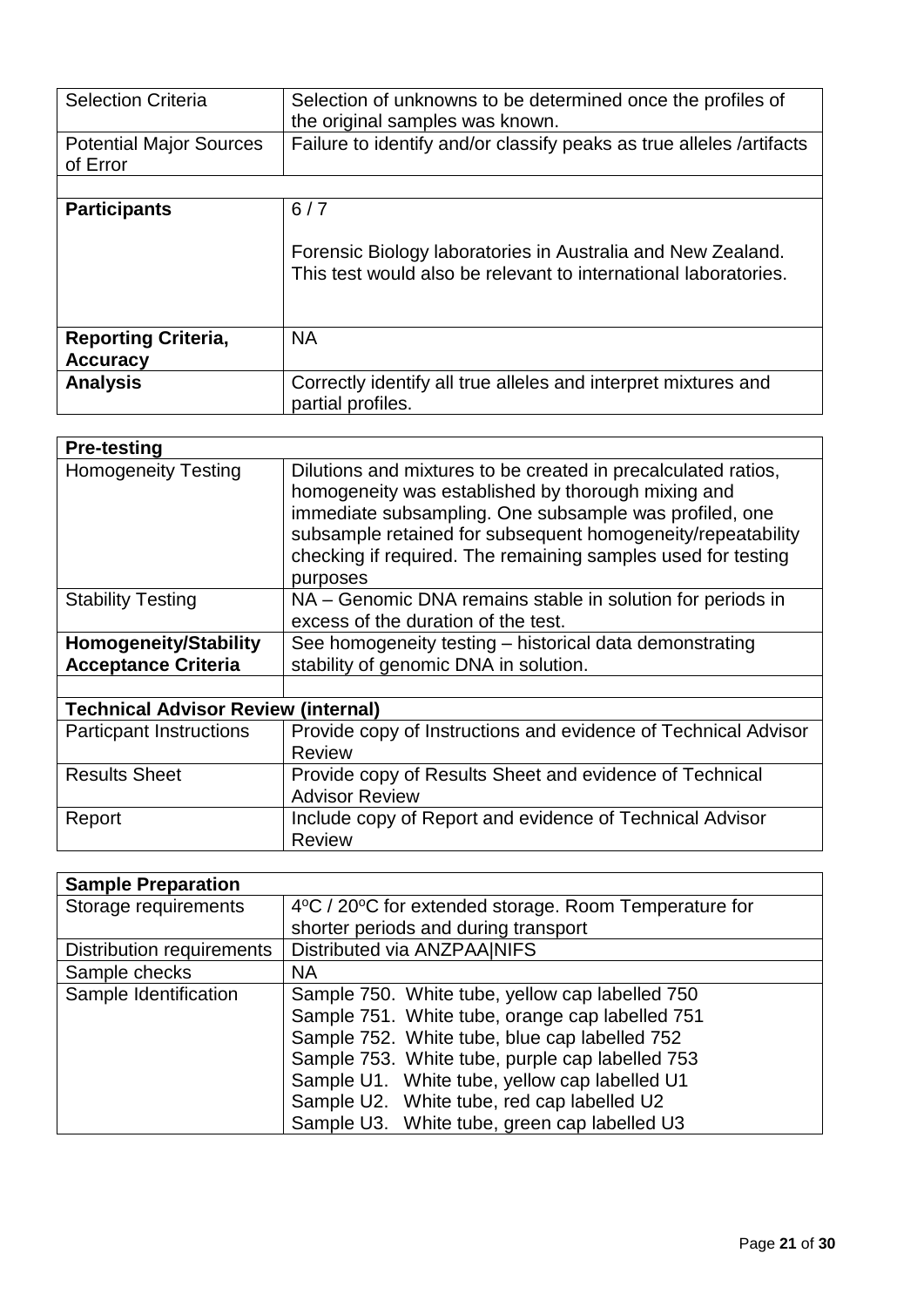| <b>Program Dates</b>                  |                                               |  |  |  |
|---------------------------------------|-----------------------------------------------|--|--|--|
| <b>Invitation letter</b>              | 17 January 2017                               |  |  |  |
| Sample distribution                   | First week in April 2017                      |  |  |  |
| Results due                           | 30 June 2017                                  |  |  |  |
| Manufacturing                         | <b>July 2017</b>                              |  |  |  |
| Information to be sent                |                                               |  |  |  |
| Final report due date                 | First week of September 2017                  |  |  |  |
|                                       |                                               |  |  |  |
| <b>Statistical Analysis</b>           |                                               |  |  |  |
| <b>Homogeneity Testing</b>            | <b>NA</b>                                     |  |  |  |
| <b>Stability Testing</b><br><b>NA</b> |                                               |  |  |  |
| Data Entry                            | Include evidence of data entry checks in file |  |  |  |
| Normality                             | <b>NA</b>                                     |  |  |  |
| <b>Review by Statistician</b>         | <b>NA</b>                                     |  |  |  |
|                                       |                                               |  |  |  |
| <b>Reporting</b>                      |                                               |  |  |  |
| Report No:                            | S/2017                                        |  |  |  |
| Master copy                           | Reports folder                                |  |  |  |
| Availability                          | Website                                       |  |  |  |

### **Program Coordinator signature:** Anna Davey

**Date:** 1/3/2017

### **Samples packed by:** Anna Davey/ Maggie Pennacchia

**Checked by:** Dale Parsell

**Result data input by:** Maggie Pennacchia

**Data checked by:** Dale Parsell

**Statistics and report collated by:** Henry Roberts/ Anna Davey

**Report checked by:** Dale Parsell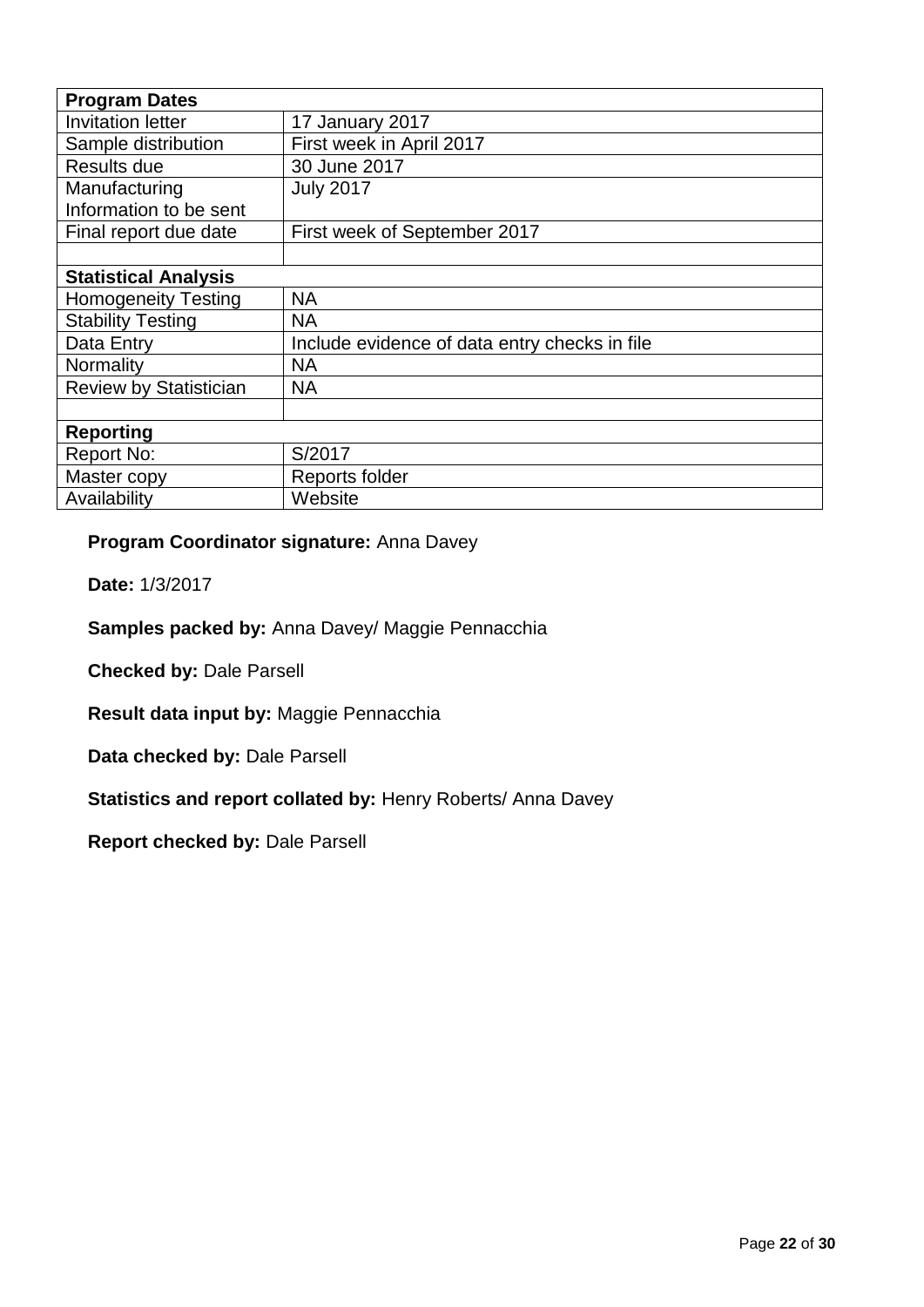<span id="page-22-0"></span>

#### **Proficiencytesting@forensicfoundations DNA Interpretation S/2017**

Welcome to the first Forensic Foundations Proficiency Test.

We hope that you find this test useful and welcome any feedback on the design of further tests.

Attached you will find the case 'Examination Request and Item Submission' form and the test commences with the receipt of the items followed by your routine processes - item description, examination, DNA profiling and interpretation. The information submitted to the laboratory will direct what testing needs to be undertaken. Please use the attached results sheets. Additional pages may be added if required.

To meet the requirements of the National Privacy Principles, DNA Profiles of the donors must not be permanently uploaded onto a DNA database

The attached results sheets should be returned to Forensic Foundations by Friday 30 June 2017.

The results of the test will be assessed qualitatively. For example:

- Item receipt and description: Do items submitted match items on submission form? Are details correct? Are continuity/evidence seals intact? Is the condition of the samples appropriate?
- DNA profile interpretation: Inclusion/exclusion with relevant reference samples.
- Statistical interpretation: It would be expected that there would be some differences in the figures given as different databases and methods of calculation would be used. These would not be 'marked' as such but it will be of interest to see what figures the different labs would report from the same samples.

S/2017 Test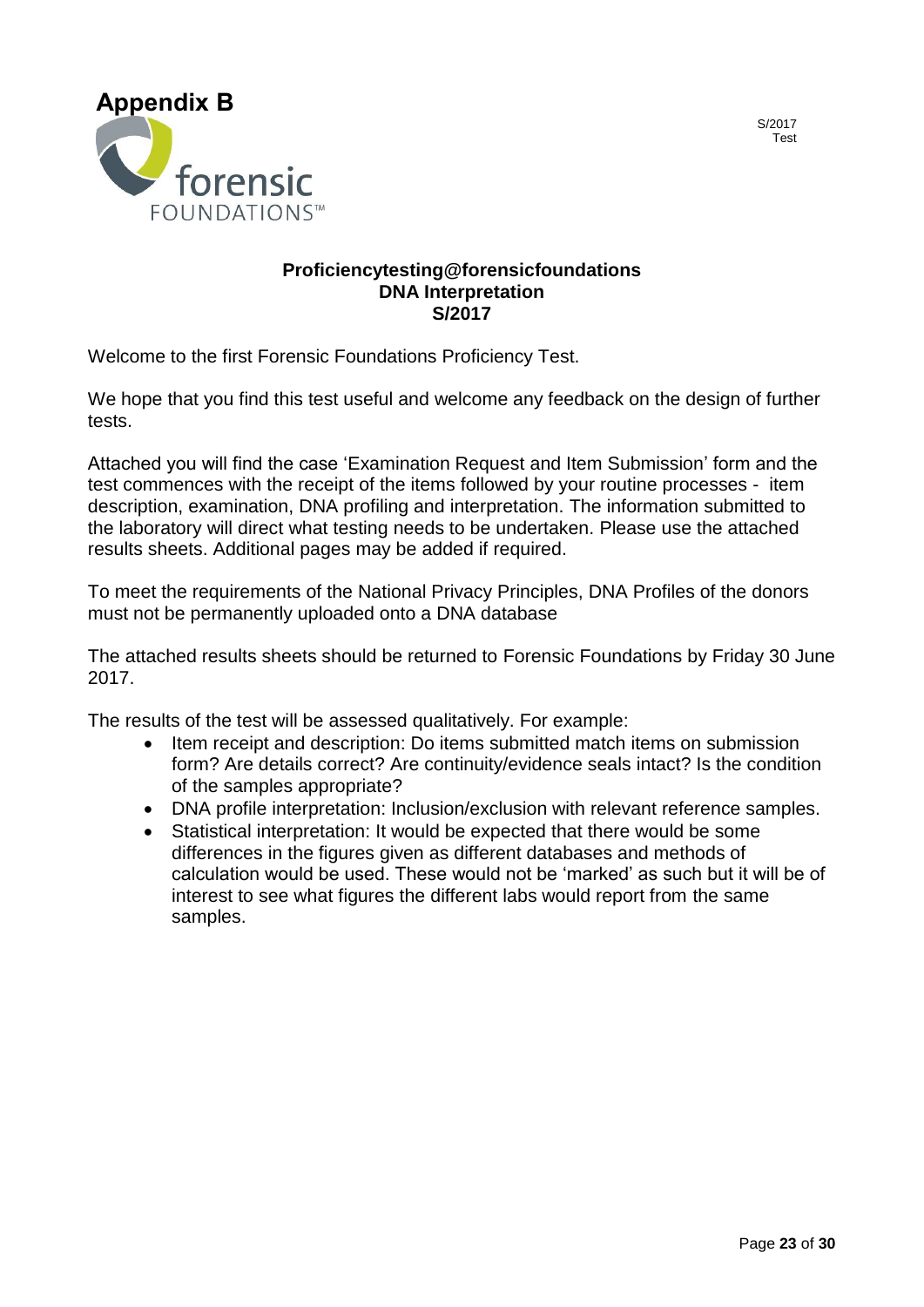# <span id="page-23-0"></span>**Appendix C**

# Proficiciencytesting@FORENSICFOUNDATIONS

### EXAMINATION REQUEST AND ITEM SUBMISSION



| OFFENCE:                                                       | <b>Sexual Assault</b>                                                                  |  |  |  |  |
|----------------------------------------------------------------|----------------------------------------------------------------------------------------|--|--|--|--|
| DATE OF OFFENCE                                                | 20/01/2017                                                                             |  |  |  |  |
|                                                                | BRIEF STATEMENT OF FACTS                                                               |  |  |  |  |
|                                                                | These samples have been previously examined by the Eastern Australian Police           |  |  |  |  |
|                                                                | Laboratory. DNA profiles were obtained from four reference samples and three unknown   |  |  |  |  |
| samples. These results were interpreted and a report produced. |                                                                                        |  |  |  |  |
|                                                                | The accused has requested your laboratory to reinterpret the results independently. To |  |  |  |  |
|                                                                | reduce any cognitive effects influencing the interpretation the reference samples are  |  |  |  |  |
|                                                                | labelled 750, 751, 752, 753 and the unknow samples are labelled U1, U2 and U3.         |  |  |  |  |
| <b>ITEMS SUBMITTED FOR EXAMINATION</b>                         |                                                                                        |  |  |  |  |
| Sample 750 - reference sample - genomic DNA 7.8ng/ul           |                                                                                        |  |  |  |  |
|                                                                | Sample 751 - reference sample - genomic DNA 10.3ng/ul                                  |  |  |  |  |
|                                                                | Sample 752 - reference sample - genomic DNA 8.5ng/ul                                   |  |  |  |  |
| Sample 753 - reference sample - genomic DNA 3.3ng/ul           |                                                                                        |  |  |  |  |
| Sample U1 - unknown sample - genomic DNA 7.8ng/ul              |                                                                                        |  |  |  |  |
| Sample U2 - unknown sample - genomic DNA 1.1ng/ul              |                                                                                        |  |  |  |  |
| Sample U3 - unknown sample - genomic DNA 8.0ng/ul              |                                                                                        |  |  |  |  |
|                                                                |                                                                                        |  |  |  |  |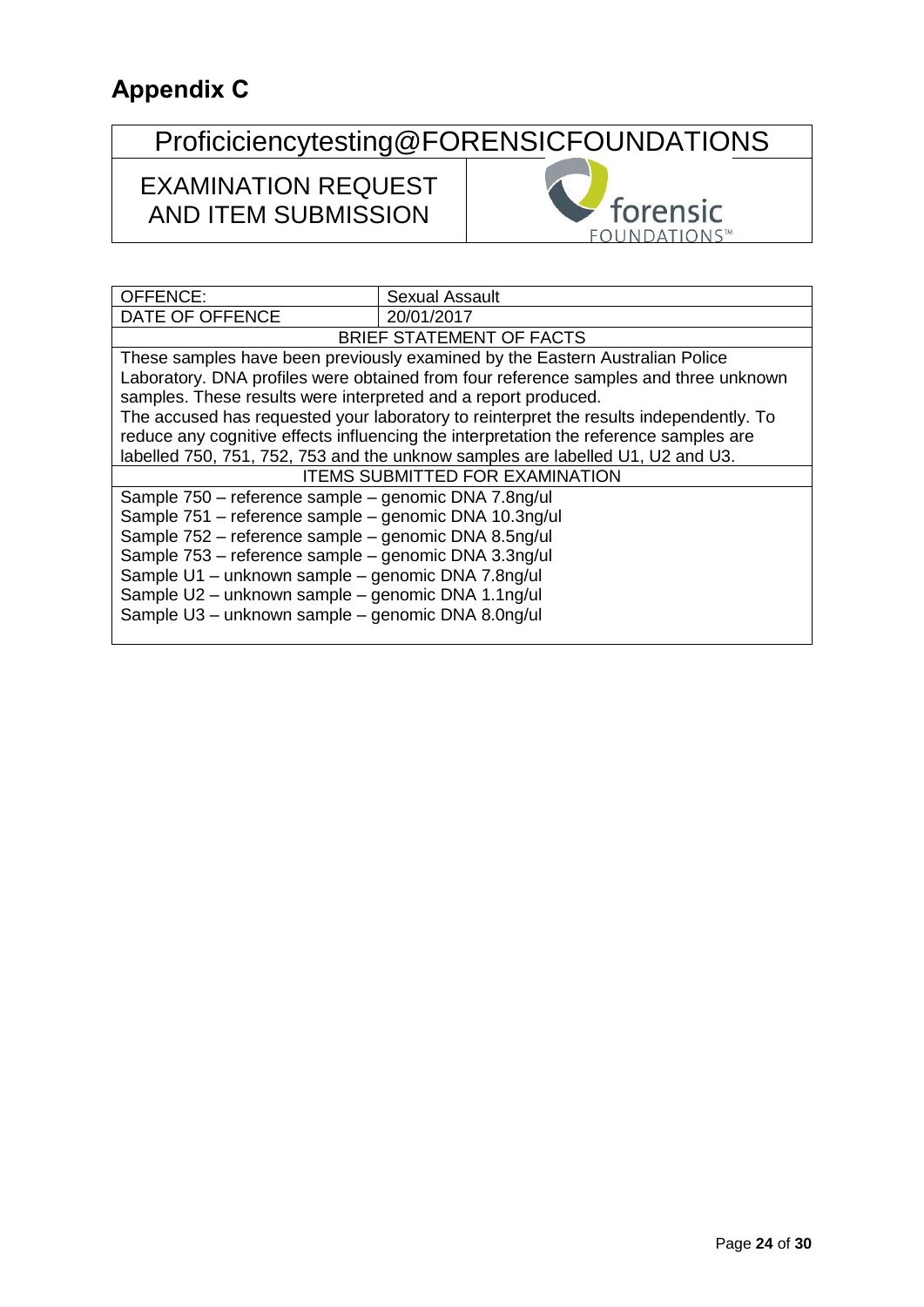## <span id="page-24-0"></span>**Appendix D**



Suite10, 12 Maroondah Hwy, Ringwood, VIC, 3134 PO Box 2279, Ringwood North VIC 3134 Office: 03 9018 8919 Mobile: 0429 966 012 Fax: 03 9870 1308

> [anna.davey@forensicfoundations.com.au](mailto:anna.davey@forensicfoundations.com.auwww.forensicfoundations.com.au) [www.forensicfoundations.com.au](mailto:anna.davey@forensicfoundations.com.auwww.forensicfoundations.com.au)

ABN 23 839 112 155 ACN 130 236 618

#### **Proficiencytesting@FORENSIC FOUNDATIONS DNA INTERPRETATION S/2017**

#### **MANUFACTURER'S INFORMATION**

#### Sample Collection

Six 'Coplan' brand swabs were used to collect buccal cells from four donors (three males and one female).

#### DNA extraction

DNA was extracted individually from each of the swabs using Roche MagNA Pure 96 DNA and Viral SV kit and a Roche MagNA Pure instrument.

DNA samples were eluted in 50ul.

#### DNA quantification

The nucleic acid concentration and purity ratios were determined using Thermo Fisher NanoDrop 2000 UV-Vis Spectrophotometer.

DNA concentrations ranged from 4.3ng/ul to 36.9ng/ul. [one swab which yielded 1.1ng/ul was discarded.]

#### Initial DNA amplification

2ng of sample DNA was amplified using Applied Biosystems GlobalFiler Express kit.

#### DNA electrophoresis

Amplified samples were run on an ABI3500. RFU threshold for calling an allele was 175RFU.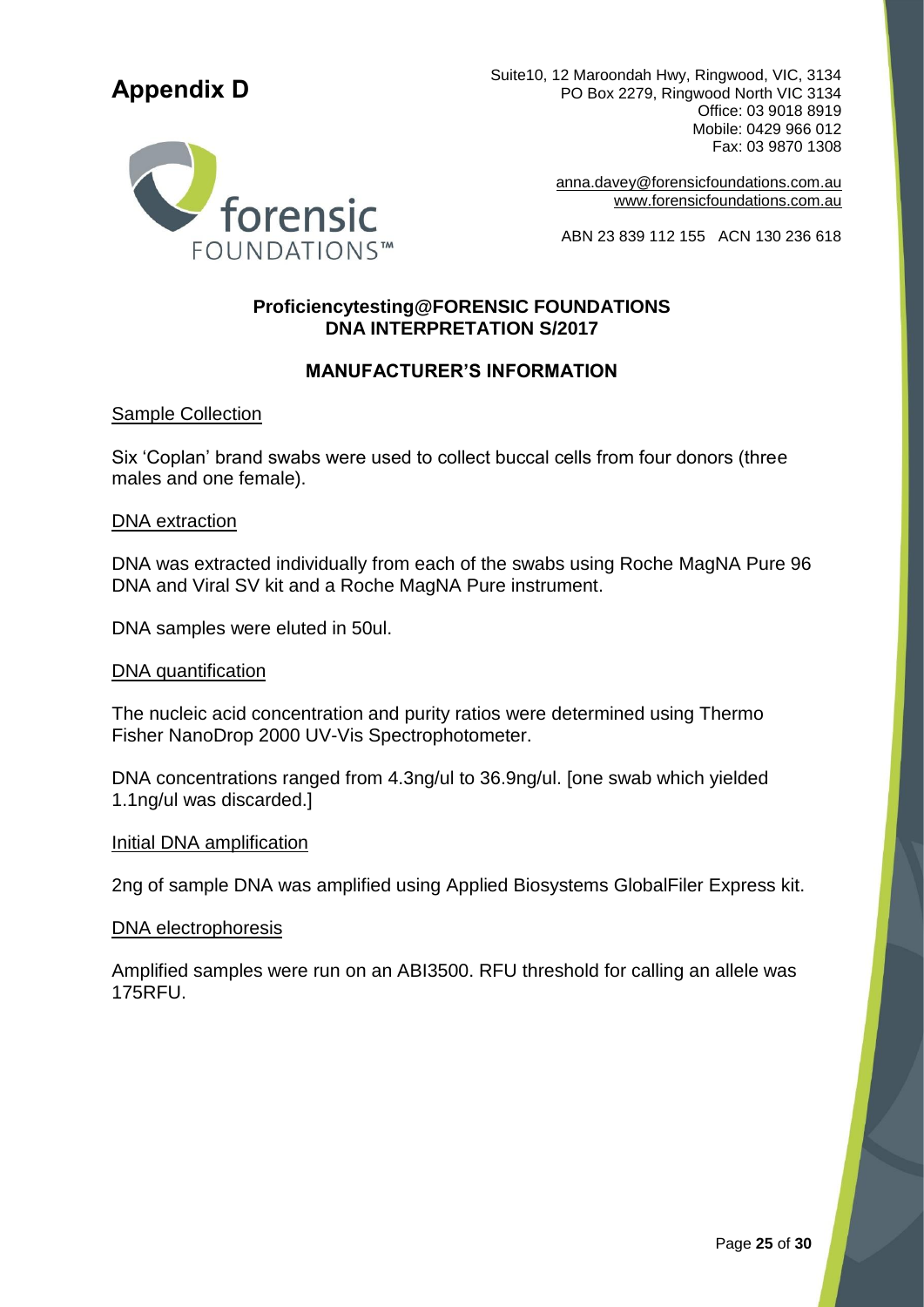| <b>Sample</b>  |           |           |           |           |
|----------------|-----------|-----------|-----------|-----------|
| ID             | 242569751 | 242569750 | 242569753 | 242569752 |
| <b>AMEL</b>    | X,Y       | X,Y       | X,X       | X,Y       |
| <b>CSF1PO</b>  | 11,13     | 13,13     | 11,12     | 10, 12    |
| D1S1656        | 12,15     | 13,15     | 12,15     | 11,17.3   |
| D2S1338        | 24,25     | 24,25     | 17,19     | 23,26     |
| <b>D2S441</b>  | 14,14     | 10,14     | 11.3,14   | 10, 10    |
| D3S1358        | 15,16     | 14,18     | 16,17     | 15,18     |
| <b>D5S818</b>  | 11,12     | 11,12     | 11,13     | 11,12     |
| <b>D7S820</b>  | 8,11      | 8.11      | 7,11      | 9,11      |
| <b>D8S1179</b> | 13,14     | 11,15     | 10,13     | 10,12     |
| D10S1248       | 14,15     | 13,15     | 14,15     | 14,16     |
| D12S391        | 19,22     | 17,21     | 15,15     | 18,23     |
| D13S317        | 8,11      | 11,13     | 9,11      | 11,11     |
| D16S539        | 9,13      | 12,13     | 11,11     | 11,13     |
| D18S51         | 15,19     | 15,17     | 14,14     | 13,13     |
| D19S433        | 13,15     | 13,15     | 14,16     | 15,15     |
| <b>D21S11</b>  | 28,32.2   | 27,28     | 29,29     | 28,31.2   |
| D22S1045       | 16,18     | 11,17     | 15,16     | 11,15     |
| <b>DYS391</b>  | 11        | 11        |           | 11        |
| <b>FGA</b>     | 23,23     | 19,24     | 20,20     | 20,22     |
| <b>SE33</b>    | 15,25.2   | 17,29.2   | 28.2,28.2 | 15,27.2   |
| <b>TH01</b>    | 7,9.3     | 6,6       | 9,9.3     | 6,9       |
| <b>TPOX</b>    | 11,11     | 11,11     | 8,11      | 8,8,      |
| <b>vWA</b>     | 15,17     | 17,18     | 16,16     | 17,19     |
| Yindel         | 2         | 2         |           | 2         |

#### Results

#### Proficiency Test Sample preparation

DNA eluates from each individual were combined:

- $111111750 6$  swabs.
- $111111751 6$  swabs
- $11111752 5$  swabs
- $11111753 6$  swabs

The combined samples were diluted.

Reference samples

Aliquots of 20ul of each diluted sample were labelled:

- 750
- 751
- 752
- 753

These samples comprised the reference samples.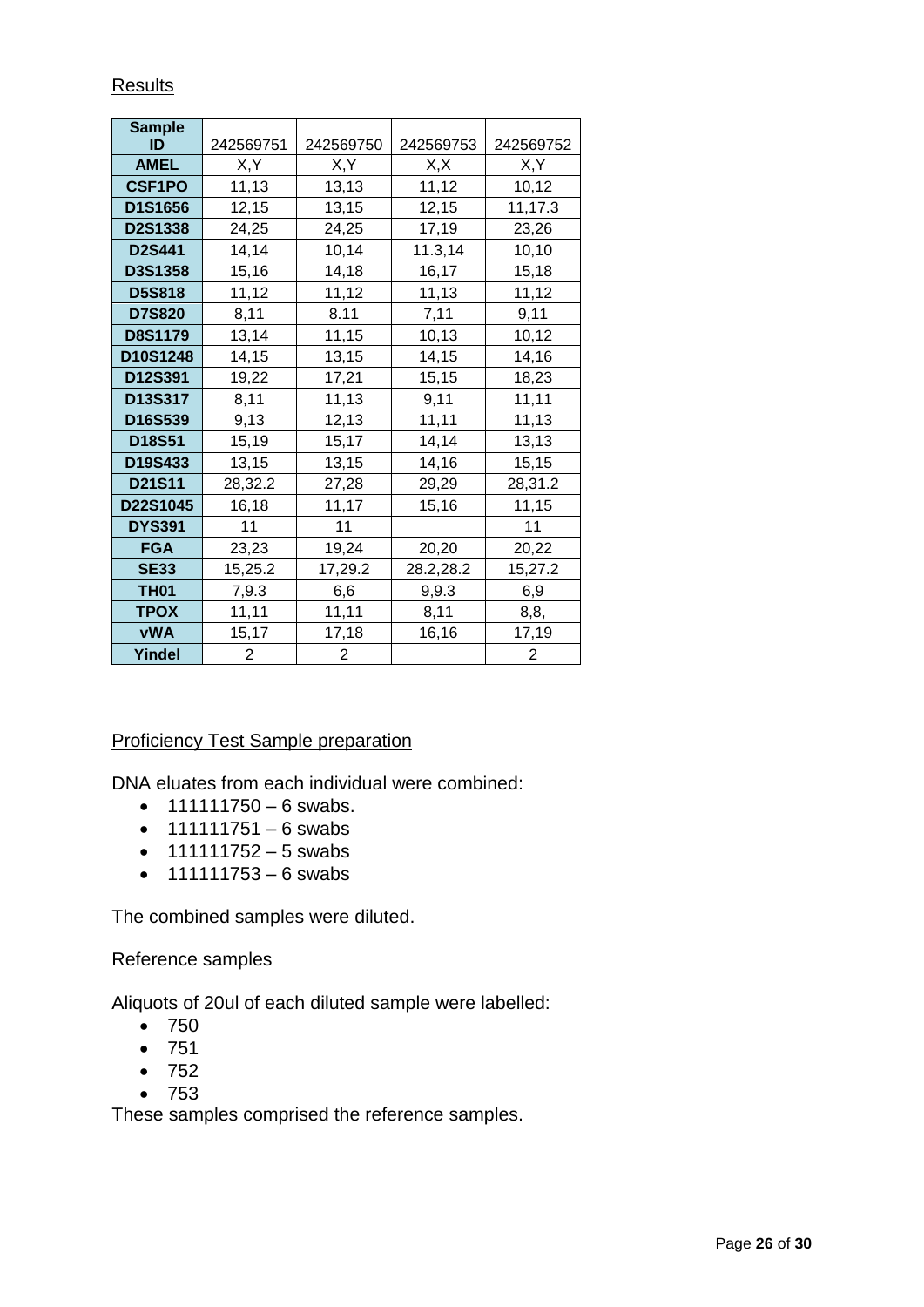#### Unknown samples

U1

• 10ul aliquot of 111111750

U2

- Further dilution of 111111753A
- 10ul of this further dilution

 $U3$ 

- 2:1 mixture of 111111751 & 111111753
- 10ul of this mix

Samples from 750, 751, 752, 753, U1, U2 & U3 were quantified using both Thermo Fisher Qubit and values compared with the expected theoretic values.

Samples were then amplified and separated as described previously.

Results

| <b>Sample</b>  |                |                |                |           |                |                |                |
|----------------|----------------|----------------|----------------|-----------|----------------|----------------|----------------|
| ID             | 750            | 751            | 752            | 753       | U1             | U <sub>2</sub> | U <sub>3</sub> |
| <b>AMEL</b>    | X,Y            | X,Y            | X,Y            | X, X      | X,Y            | X, X           | X,Y            |
| <b>CSF1PO</b>  | 13,13          | 11,13          | 10,12          | 11,12     | 13,13          | 11,12          | 11,12,13       |
| D1S1656        | 13,15          | 12,15          | 11,17.3        | 12,15     | 13,15          | 12,15          | 12,15          |
| D2S1338        | 24,25          | 24,25          | 23,26          | 17,19     | 24,25          | 17,19          | 17, 19, 24, 25 |
| D2S441         | 10,14          | 14,14          | 10, 10         | 11.3,14   | 10,14          | 11.3,14        | 11.3,14        |
| D3S1358        | 14,18          | 15,16          | 15,18          | 16,17     | 14,18          | 16,17          | 15,16,17       |
| <b>D5S818</b>  | 11,12          | 11,12          | 11,12          | 11,13     | 11,12          | 11,13          | 11,12,13       |
| <b>D7S820</b>  | 8,11           | 8,11           | 9,11           | 7,11      | 8,11           | 7,11           | 7,8,11         |
| <b>D8S1179</b> | 11,15          | 13,14          | 10,12          | 10, 13    | 11,15          | 10, 13         | 10,13,14       |
| D10S1248       | 13,15          | 14, 15         | 14,16          | 14,15     | 13,15          | 14,15          | 14, 15         |
| D12S391        | 17,21          | 19,22          | 18,23          | 15,15     | 17,21          | 15, 15         | 15,19,22       |
| D13S317        | 11,13          | 8,11           | 11,11          | 9,11      | 11,13          | 9,11           | 8,9,11         |
| D16S539        | 12, 13         | 9,13           | 11,13          | 11,11     | 12, 13         | 11, 11         | 9,11,13        |
| D18S51         | 15,17          | 15,19          | 13,13          | 14,14     | 15,17          | 14,14          | 14,15,19       |
| D19S433        | 13,15          | 13,15          | 15, 15         | 14,16     | 13,15          | 14,16          | 13, 14, 15, 16 |
| D21S11         | 27,28          | 28,32.2        | 28,31.2        | 29,29     | 27,28          | 29,29          | 28, 29, 32. 2  |
| D22S1045       | 11,17          | 16,18          | 11,15          | 15,16     | 11,17          | 15,16          | 15,16,18       |
| <b>DYS391</b>  | 11             | 11             | 11             |           | 11             |                | 11             |
| <b>FGA</b>     | 19,24          | 23,23          | 20,22          | 20,20     | 19,24          | 20,20          | 20,23          |
| <b>SE33</b>    | 17,29.2        | 15,25.2        | 15,27.2        | 28.2,28.2 | 17,29.2        | 28.2,28.2      | 15,25.2,28.2   |
| <b>TH01</b>    | 6,6            | 7,9.3          | 6,9            | 9,9.3     | 6,6            | 9,9.3          | 7,9,9.3        |
| <b>TPOX</b>    | 11,11          | 11,11          | 8, 8,          | 8,11      | 11,11          | 8,11           | 8,11           |
| <b>vWA</b>     | 17,18          | 15,17          | 17,19          | 16,16     | 17,18          | 16,16          | 15, 16, 17     |
| Yindel         | $\overline{2}$ | $\overline{2}$ | $\overline{2}$ |           | $\overline{2}$ |                | $\overline{2}$ |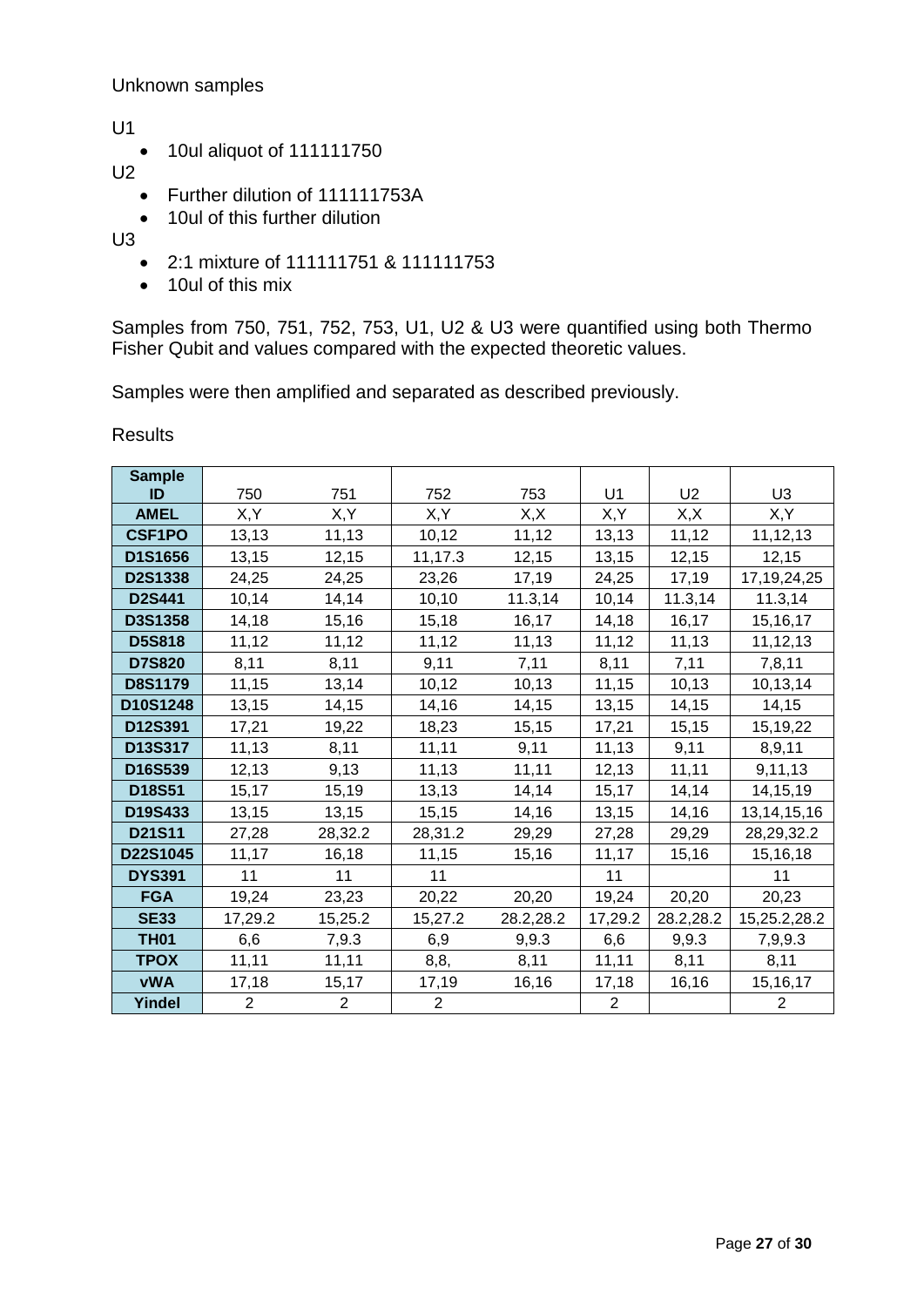### <span id="page-27-0"></span>**Appendix E DNA Interpretation Proficiency Test Feedback**

Forensic Foundations prides itself in providing flexible fit-for-purpose forensic programs. The manufacture, distribution and assessment and reporting of this test has provided and will provide the basis for continuous improvement for both Forensic Foundations and the forensic laboratories. To this end we would appreciate your comments to assist us to improve the tests.

Please tick the appropriate box and make any relevant comments.

|    |                                                        | Strongly<br>Agree |        | Agree Disagree | Strongly<br><b>Disagree</b> | N/A          |
|----|--------------------------------------------------------|-------------------|--------|----------------|-----------------------------|--------------|
| 1. | The test was too basic<br>for our facility             | $\Box$            | $\Box$ | $\Box$         | П                           | П            |
|    |                                                        |                   |        |                |                             |              |
| 2. | The samples supplied<br>were suitable                  | $\Box$            | $\Box$ | $\mathbf{L}$   | $\Box$                      |              |
|    |                                                        |                   |        |                |                             |              |
| 3. | The results required were<br>not outlined sufficiently | $\Box$            | $\Box$ | $\mathbf{L}$   | $\mathbf{L}$                | $\mathbf{L}$ |
|    |                                                        |                   |        |                |                             |              |
| 4. | The final report provided<br>suitable detail           | П                 | $\Box$ | $\Box$         | $\perp$                     | П            |
|    |                                                        |                   |        |                |                             |              |
| 5. | The tests involved should be<br>more challenging       | П                 | $\Box$ |                | $\Box$<br>$\Box$            |              |
|    |                                                        |                   |        |                |                             |              |
|    |                                                        |                   |        |                |                             |              |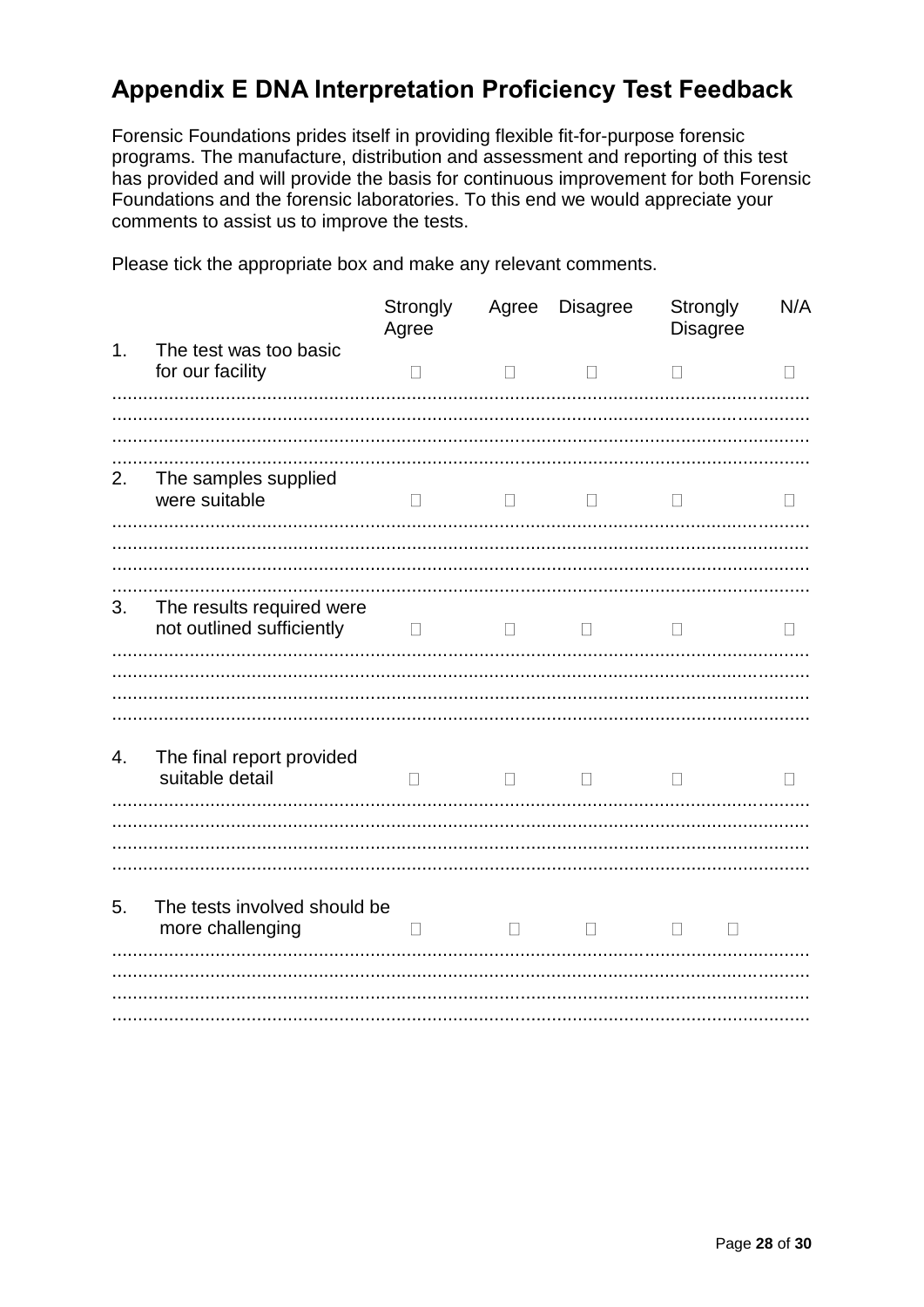Please comment briefly on the following:

6. Are there additional aspects which could be included in the test?  $7<sub>1</sub>$ Any additional comments 9. Facility (optional) 10. Would you like us to contact you to discuss your feedback?